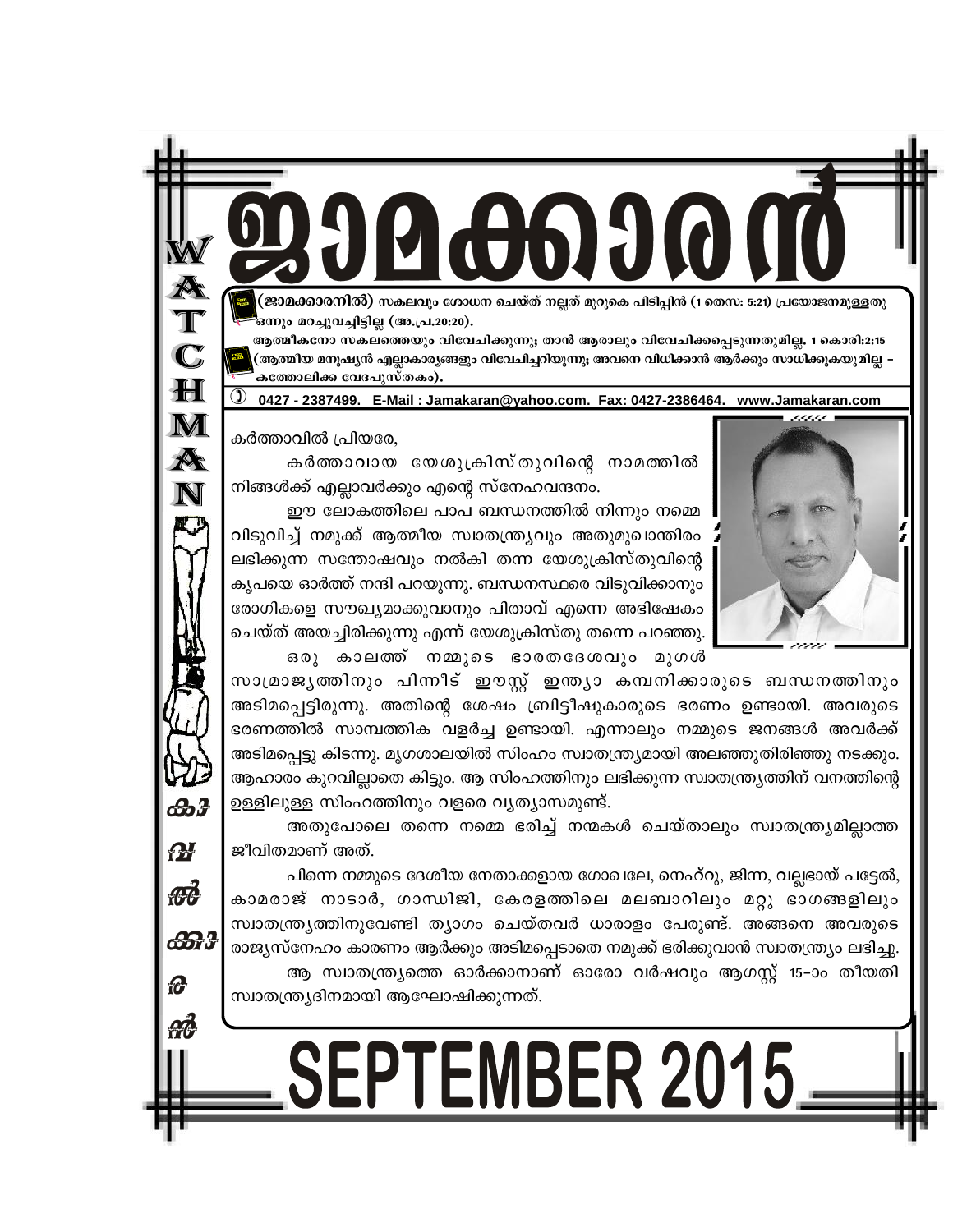നമുക്ക് സ്വാതന്ത്ര്യം കിട്ടി എന്നാലും അത് പൂർണ്ണമായി അനുഭവിക്കാൻ സാധിക്കാതെ രാജ്യസ്നേഹികളുടെ കാലശേഷം രാഷ്ട്രീയക്കാരുടെ കയ്യിൽ ദേശം അകപ്പെട്ടു. ഇന്ന് എവിടെ നോക്കിയാലും വെട്ടിപ്പും കൈകൂലി വാങ്ങി രാഷ്ട്രീയക്കാരുടെ ബന്ധനത്തിൽ ദേശം നാശത്തിലേക്ക് പോയിക്കൊണ്ടിരിക്കുന്നു. ഏത് പാർട്ടി ഭരിച്ചാലും ഭരിക്കുന്നവർ പണം മോഷ്ടിക്കുവാൻ മത്സരം കാണിക്കുന്നു. മതസ്വാതന്ത്ര്യവും നഷ്ടപ്പെട്ടുപോയി.

ആഗസ്റ്റ് 15–ാം തീയതി സേലത്തിൽ സ്വാതന്ത്ര്യദിനാഘോഷ വേളയിൽ നല്ല കാര്യങ്ങളെ ചെയ്തവർക്കും വീരന്മാർക്കും സ്റ്റേറ്റ് ഗവൺമെന്റ് അവാർഡ് കൊടുത്തു. അതിൽ സേലം കളക്ടർ, അവരുടെ നിർദ്ദേശം മൂലം കൊടുത്ത എല്ലാ അവാർഡ് സർട്ടിഫിക്കറ്റുകളിലും ഒരു വശം ദേശീയപതാകയും മറ്റൊരു ഭാഗത്ത് തമിഴ്നാട് ലോഗോ അവാർഡിന്റെ നടുവിലായി തിരുപ്പതി വെങ്കടാചലപതിയുടെ ഫോട്ടോയും (കളക്ടർ ആരാധിക്കുന്ന ഹൈന്ദവ ദൈവം) കളക്ടറിന്റെ നിർദ്ദേശവും നിർബന്ധവും അനുസരിച്ച് ആ അവാർഡ് അർഹരായവർക്ക് കൊടുത്തു. താഴെ

കാണുന്ന പടത്തിൽ അതിന്റെ തെളിവു നിങ്ങൾക്ക് കാണാൻ കഴിയും.

ഇത് സേലത്ത് രാഷ്ട്രീയക്കാർക്കും മറ്റു മതത്തിൽ വലിയ ചർച്ചയ്ക്കിടയാക്കി. ഉള്ളവരുടെയും ഇടയിൽ ഇതുപോലെയുള്ള പ്രശ്നം വടക്കേ ഇന്ത്യയിൽ ധാരാളം ഉണ്ട്. നമുക്ക് കിട്ടിയ സ്വാതന്ത്ര്യത്തിന്റെ ഇപ്പോഴത്തെ സ്ഥിതി നമുക്ക് മനസ്സിലാക്കുവാൻ സാധിക്കുന്നു. നമ്മുടെ ഭാരതദേശത്തിന് കിട്ടിയ സ്വാതന്ത്ര്യം എവിടെ?

ഇതിനു വേണ്ടിയാണ് യഥാർത്ഥക്രിസ്ത്യാനികൾ ഒന്നു ചേർന്നിരുന്ന് ദേശത്തിനു വേണ്ടിയും, ഭരിക്കുന്നവർക്ക് വേണ്ടിയും പ്രാർത്ഥിക്കണം (1 തിമൊ 2:1-4, യെഹസ്ക്കേൽ 22:30, യെഹസ്ക്കേൽ 6:4) എന്നു പറയുന്നത്.

 $\clubsuit$  ആഗസ്റ്റ് മാസം ജാമക്കാരനിൽ എഴുതിയ എന്റെ ദൈവീകശുശ്രൂഷയിൽ ഉണ്ടായ സാക്ഷ്യം. അതായത് എന്റെ ജീവിതത്തിലുള്ള കുറവുകളെ ചൂണ്ടിക്കാണിക്കാൻ ദൈവം

ഉപയോഗിച്ച രണ്ടാമത്തെ ആയുധത്തെക്കുറിച്ച് വായിച്ച പല ദൈവദാസന്മാരും അച്ഛന്മാരും താങ്കൾ ഉണർത്തപ്പെട്ടതായി എനിക്കു എഴുതി. അതിനായി ഞാൻ ദൈവത്തെ സ്തുതിക്കുന്നു.

നിങ്ങൾ എഴുതിയ പ്രാർത്ഥനാ കുറിപ്പുകൾക്കായി ഞാൻ തുടർന്ന് പ്രാർത്ഥിക്കുന്നുണ്ട്. ഈ മാസിക മുഖാന്തിരം ചെയ്യുന്ന ദൈവവേലയ്ക്കു വേണ്ടി പ്രാർത്ഥിയ്ക്കുകയും പണം

അയച്ച് സഹായിക്കുകയും ചെയ്ത എല്ലാവർക്കും നന്ദി കരേറ്റുന്നു. നിങ്ങളുടെ കുഞ്ഞുങ്ങൾ എഴുതിയ പരീക്ഷയിൽ നല്ല മാർക്കുകൾ വാങ്ങി ജയിച്ചതിനായി ഞാൻ ദൈവത്തെ സ്തുതിക്കുന്നു. കർത്താവ് പൈതങ്ങളെ അനുഗ്രഹിക്കുവാനും തൻമൂലം നിങ്ങൾക്ക് സമാധാനം ലഭിക്കുവാനും ഞാൻ പ്രാർത്ഥിക്കുന്നു. നിങ്ങളും പ്രാർത്ഥിക്കുക. **വായനക്കാരുടെ** 

അഭൃർത്ഥന മാനിച്ചു ഇനി മുതൽ മാസം തോറും മാസിക പ്രസിദ്ധീകരിക്കുന്നതാണ്. കർത്താവിന്റെ ഉന്നത ശുശ്രൂഷയിൽ

ഡോ. പുഷപരാജ

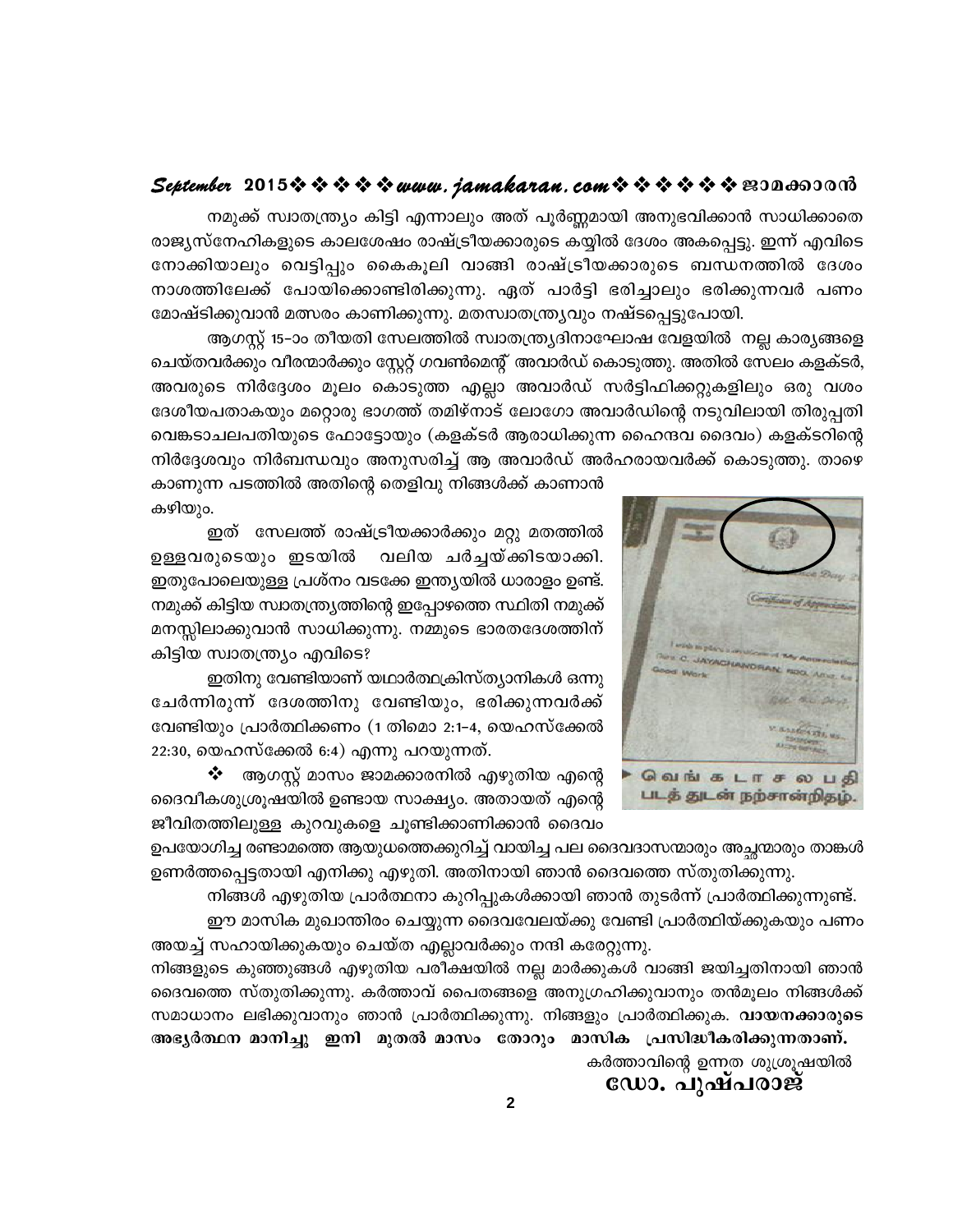#### 

## എന്റെ വിദേശത്തെ ദൈവവേല

| <b>USA</b>                                  | $: 2015$ OCT 6 to 9 |            | - NEWYORK, IOWA,                                                          |
|---------------------------------------------|---------------------|------------|---------------------------------------------------------------------------|
|                                             |                     | 11 to $12$ | - CHICAGO-Rev.Godwin - 16309631297                                        |
| <b>CANADA</b>                               | : 2015 OCT 12 to 18 |            | - TORANTO - CANADA -                                                      |
|                                             |                     |            | - Pastor.Manoharan - 905 8370051                                          |
|                                             |                     |            | - Mr.DOMINIC - 416 8757892                                                |
|                                             |                     |            | <b>ABUDHABI</b> : 2015 OCT 19 to 1 NOV - CSI <b>ABUDHABI</b> CSI MALAYALA |
|                                             |                     |            | - CONGREGATION                                                            |
|                                             |                     |            | - Rev. Paul P. Mathew - 00971504120123                                    |
| <b>ENGLAND</b> : NOV - 2 to 3 <b>LONDON</b> |                     |            | - Bishop.REGINOLD - 44208 3660583,                                        |
|                                             |                     |            | $-07956478093$                                                            |
| <b>LONDON</b>                               | : $NOV - 4th$       |            | - Mr.Doni - 44 (o) 2082525586                                             |
| <b>IRELAND</b>                              | : $NOV - 5th$       |            | - Mr.JOHN WESLY 353 - 894151538                                           |
| <b>DUBAI</b>                                |                     |            |                                                                           |
| 2015 NOV 23 to 29                           |                     |            | <b>DUBAITAMIL CSI CONGREGATION - Vice President -</b>                     |

- 971552728146

- Mr.Singaratnam - 971504440679

കുറിപ്പ് : ഞാൻ വിദേശങ്ങളിൽ പോകുന്നതു സുവിശേഷം അറിയിക്കുവാൻ അല്ല. സുവിശേഷം അറിഞ്ഞ ക്രിസ്ത്യാനികൾക്ക് പ്രത്യേകമായി വിദേശത്തിൽ കുടുംബത്തോടു ജീവിക്കുന്ന എന്റെ ജാമക്കാരൻ കുടുംബങ്ങളുടെ ആത്മീയ നിലവാരവും എന്നറിയാനും ആത്മീക സംശയങ്ങൾക്ക് വചനാടിസ്ഥാനത്തിൽ ഉത്തരം പറയാനും ക്രിസ്തുവിന്റെ വരവിനും, വിശ്വാസികൾ മരണത്തിന് എങ്ങനെയിരിക്കണം എന്ന് പഠിപ്പിക്കാനും വർഷത്തിൽ ഒരു പ്രാവശ്യം വിദേശങ്ങളിലേയ്ക്ക് പോയിവരുന്നു. എന്റെ ശുശ്രൂഷയ്ക്കുള്ള പിരിവു നടത്താനുളള ഉദ്ദേശത്തോടുകൂടി ഞാൻ പോകുന്നില്ല. അതിന്റെ ആവശ്യവും എനിയ്ക്കില്ല. എനിക്കു സ്വന്തമായി സ്ഥാപനമില്ല. സ്വന്തമായി സഭയും ഇല്ല. മറ്റുള്ളവരെപ്പോലെ ഞാനും സി.എസ്.ഐ സഭയിലെ ഒരു അംഗമാണ്. ദൈവം എനിക്ക് രണ്ടു മക്കളെ നൽകി. അവർ അനുഗ്രഹിക്കപ്പെട്ട നിലയിൽ സകല സൗകരൃത്തോടും കുടുംബമായി ജീവിക്കുന്നു. സാമ്പത്തിക ആവശ്യം എന്ന് പറഞ്ഞാൽ അത് മാസിക നടത്താനുള്ള ചിലവിനു മാത്രമാണ്. ആ ചിലവിന്റെ സാമ്പത്തിക ആവശ്യങ്ങളെ ഇതു വായിക്കുന്ന വായനക്കാരായ നിങ്ങൾ തന്നെ എല്ലാ മാസവും കുറവില്ലാതെ അയച്ചു സഹായിക്കുമ്പോൾ .എനിക്കു വിദൂരദേശത്ത് പണപിരിവ് നടത്തേണ്ട ആവശ്യമില്ല. വിദേശയാത്രാ ചിലവിനും ടിക്കറ്റ് ചിലവിനും എന്നെ ക്ഷണിക്കുന്ന സഭകൾ തന്നെ ചുമതല എടുക്കുന്നു. കർത്താവിനു മഹത്വം ഉണ്ടാകട്ടെ! വിദേശ യോഗങ്ങളിൽ മാനസാന്തരത്തെക്കുറിച്ചും വിശ്വാസജീവിതത്തെക്കുറിച്ചും പിൻമാറ്റം ഉണ്ടാകാതെ പ്രാർത്ഥനയിൽ ഒരുങ്ങിയിരിക്കുന്ന ആത്മീകജീവിതത്തെക്കുറിച്ചു പറയാനും വേദപഠനം നടത്താൻ മാത്രമാണ് ഞാൻ വിദേശങ്ങളിലും പോയി വരുന്നത്. അവന്റെ നാമത്തിൽ മാനസാന്തരവും പാപമോചനവും യെരുശലേമിൽ തുടങ്ങി സകലജാതികളിലും പ്രസംഗിക്കുകയും വേണം എന്നിങ്ങനെ എഴുതിയിരിക്കുന്നു. (ലുക്കോസ് 24:47).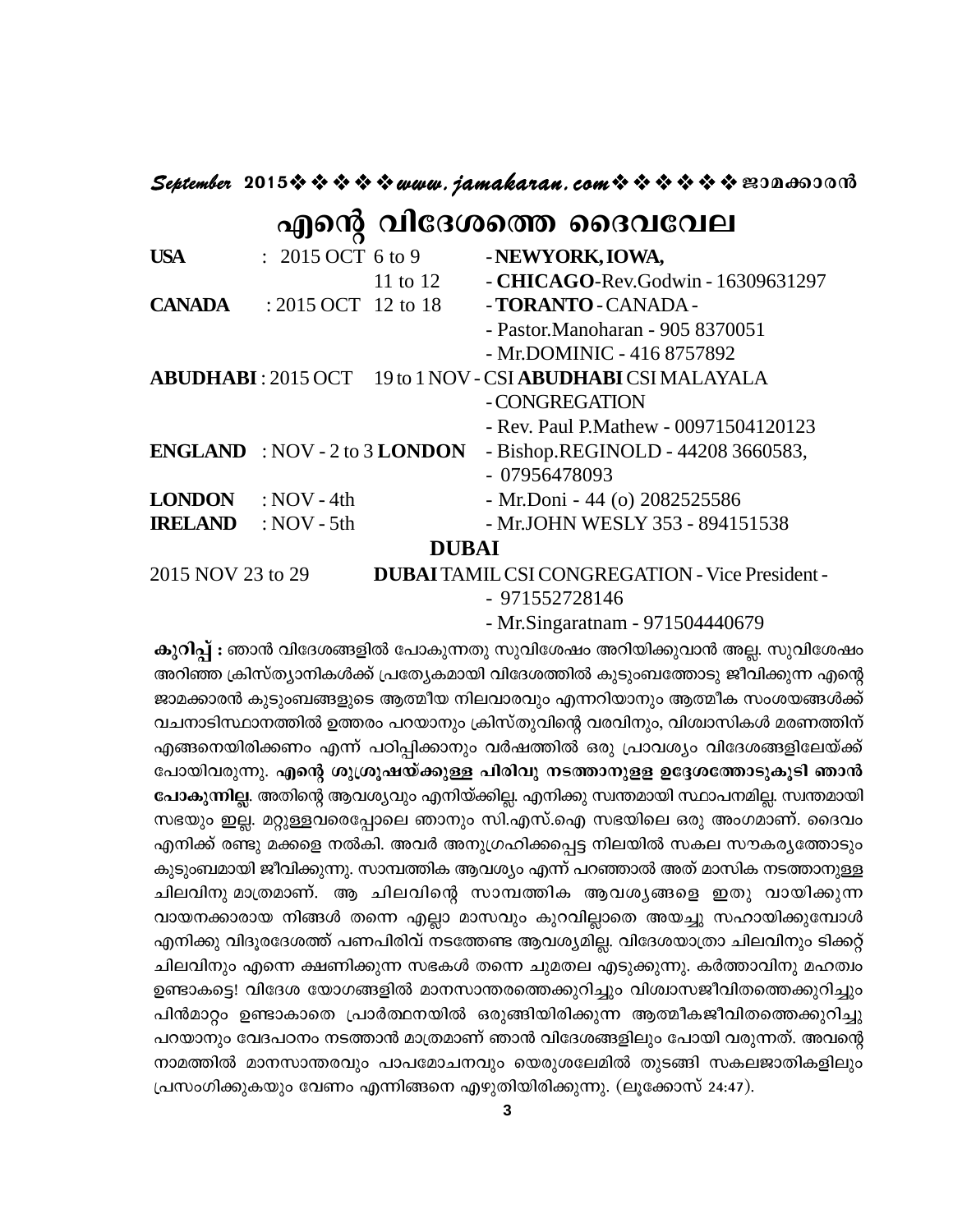# സഹായിക്കുന്ന ദുരാത്മാക്കൾ

വിദേശത്തെ പെന്തകോസ്തു സഭയുടെ ഒരു മാസികയിൽ പ്രസിദ്ധീകരിക്കപ്പെട്ട ഒരു യഥാർത്ഥസംഭവം.

ഒരു രാത്രിയിൽ പന്ത്രണ്ടു മണിക്ക് ഒരു ആത്മാവ് ക്രിസ്ത്യാനിയായ ഒരുവനെ സന്ദർശിച്ച്, മരിച്ചുപോയ തന്റെ പിതാവ് ആരാധിച്ചുവന്ന ദൈവമാണ് താനെന്നും നിന്നെ സഹായിക്കുവാനാണ് ഞാൻ വന്നിരിക്കുന്നതെന്നും അറിയിച്ചു. എന്നിട്ട് നിന്റെ ഒരു സ്നേഹിതൻ പ്രശ്നങ്ങളുമായി അടുത്ത ദിവസം നിന്നെ സമീപിക്കുമെന്നും അവന്റെ പ്രശ്നങ്ങളുടെ വിവരങ്ങളെപ്പറ്റിയും അറിയിച്ചിട്ട് ആ ദുരാത്മാവ് കടന്നുപോയി.

അടുത്തദിവസം പറഞ്ഞപോലെ തന്നെ സംഭവിച്ചു. ആ സ്നേഹിതനോട് തന്റെ ജീവിതത്തിൽ നടന്നതും നടക്കുവാനിരിക്കുന്നതുമായ കാര്യങ്ങൾ അറിയിച്ചപ്പോൾ അവൻ ഇതെങ്ങനെ നീ അറിഞ്ഞു എന്നു അത്ഭുതപ്പെട്ടു.

അതിനടുത്ത ദിവസവും രാത്രി പന്ത്രണ്ടു മണിക്ക് അതേ ആത്മാവ് വീണ്ടും വരികയും ഒരു ദൈവാലയത്തിൽ നടക്കുവാൻ പോകുന്നതും മറ്റൊരു കുടുംബത്തിൽ സംഭവിക്കാനുള്ളതും അറിയിച്ചു.

ഇതും സഭാശുശ്രൂഷകനും സ്ഥലവാസികളും അറിഞ്ഞു ആശ്ചര്യപ്പെട്ടു. (അതുപോലെ സംഭവിക്കുകയും ചെയ്തു) അവന്റെ പേർ പ്രസിദ്ധമാകുവാൻ തുടങ്ങി. എവിടെയും അവൻ സംസാരവിഷയമായി.

നാട്ടിലുണ്ടാകുന്ന വിശേഷങ്ങളും യുദ്ധങ്ങളെപ്പറ്റിയുള്ള വിവരങ്ങൾ പോലും ഇവൻ മൂലം അതേ ആത്മാവു വെളിപ്പെടുത്തിക്കൊടുത്തു. വിപത്തുകൾ, മരണങ്ങൾ, രോഗങ്ങൾ എല്ലാം മുന്നറിയിക്കപ്പെട്ടു. എല്ലാ രഹസ്യങ്ങളും വെളിപ്പെടുത്തി അവനെ വളരെ പ്രസിദ്ധനാക്കി.

ഇങ്ങനെയുണ്ടാകുന്ന വെളിപ്പാടുകൾ പറഞ്ഞ് ധനം സമ്പാദിക്കരുത് എന്നൊരു നിബന്ധനയും ആ ദുരാത്മാവ് ആ മനുഷൃനു നൽകി. ഇപ്രകാരം നീ അനുസരിച്ചു നടക്കുന്നതായാൽ നിന്നെ എന്നും ഞാൻ സഹായിക്കുന്നതാണെന്നും അറിയിച്ചു.

ഓരോ ദിവസവും രാത്രി പന്ത്രണ്ടു മണിയാകുമ്പോൾ ഇയാൾക്കു സമാധാനം നഷ്ടപ്പെടും. എന്തൊക്കെ പ്രസിദ്ധി ഉണ്ടായിരുന്നുവെങ്കിലും സമാധാനം നശിച്ച് എന്തോ നഷ്ടപ്പെട്ടു പോയതുപോലെ ജീവച്ഛവമായിത്തീർന്നു.

ഒരുണർവ്വു യോഗത്തിൽ ഒരിക്കൽ ഇദേഹത്തിന് സംബന്ധിക്കുവാനും യഥാർത്ഥസമാധാനം എന്ന വിഷയത്തെപ്പറ്റിയുള്ള ദൂതു കേൾക്കുന്നതിനുമിടയായി. ദൈവമസാധാനം അത് ലോകം നൽകാത്ത, മാറിപ്പോകാത്ത സമാധാനമാണ്. അതു യേശുവിനു മാത്രമേ നൽകുവാൻ കഴിയുകയുള്ളൂ. പിശാചിന്റെ പ്രവർത്തികളെ നശിപ്പിക്കാനാണ് മനുഷ്യപുത്രൻ ലോകത്തിൽ വന്നത് എന്നു തുടങ്ങിയ വചനങ്ങൾ ഉൾക്കൊള്ളുന്ന പ്രസംഗം കേട്ടപ്പോൾ...തനിച്ചിരുന്നു യേശുവിനോടു തന്റെ പ്രശ്നങ്ങൾ ദുഃഖത്തോടെ അറിയിച്ചു.

കർത്താവ് എന്റെ പ്രാർത്ഥന കേട്ടു എങ്കിൽ അതിന്റെ അടയാളമായി ഈ ദുരാത്മാവ് ഇനിമേൽ തന്നെ സന്ദർശിക്കരുത് എന്ന് ദൈവത്തോട് അപേക്ഷിച്ചു. അന്നുതൊട്ട് ആ ദുരാത്മാവ് അവനെ അന്വേഷിച്ച് വരാറില്ല.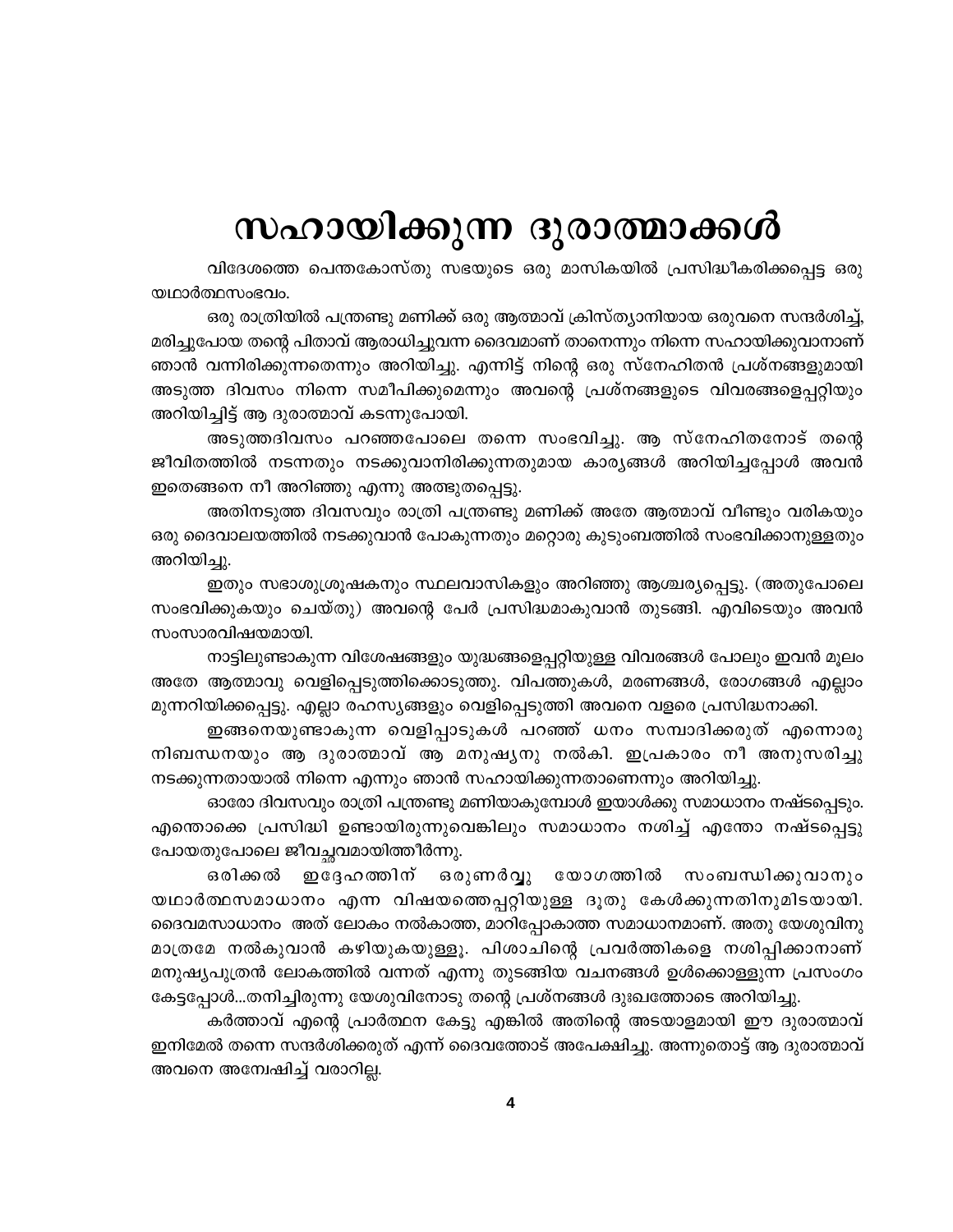"ആത്മാക്കൾ പലവിധം. ശോധന ചെയ്ത് അറിയുവിൻ എന്നു വചനം പറയുന്നു. പിശാച് വെളിച്ചദൂതന്റെ വേഷവും ധരിക്കുമെന്ന് വചനം നമുക്ക് മുന്നറിയിപ്പു നൽകുന്നു."

ഇന്ന് പലരും വെളിപാട്, പ്രവചനം എന്നീ വരങ്ങൾ ഇല്ലാതെ തന്നെ അവ ഉള്ളതുപോലെ ഭാവിച്ച് ശുശ്രൂഷ ചെയ്തുവരുന്നു. സഹായിക്കുന്ന അശുദ്ധാത്മാവ് പലരീതികളിൽ ഇവർക്ക് സഹായം ചെയ്തു വരുന്നു. അതായത് രോഗസൗഖ്യം നൽകും, പറയുന്നതുപോലെ സംഭവിക്കും. യഹോവയായ കർത്താവ് ഇപ്രകാരം അരുളിചെയ്യുന്നു. സ്വന്തമനസ്സിനെയും കണ്ടിട്ടില്ലാത്ത കാര്യങ്ങളെയും പിന്തുടരുന്ന ബുദ്ധികെട്ട പ്രവാചകന്മാർക്ക് അയ്യോ കഷ്ടം (യെഹ 13:3).

ഈ വചനത്തിൽ തങ്ങളുടെ സ്വന്തമനസ്സിനെ പിന്തുടരുന്നവർ എന്നു പറയുന്നത് കർത്താവ് അരുളിചെയ്യാതെ തന്നെ തന്റെ സ്വന്തം മനസ്സിൽ തോന്നുന്ന കാര്യങ്ങൾ ദൈവം പറഞ്ഞതായി പറയുന്നതാണ്.

കർത്താവ് സമീപത്തിൽ നിൽക്കുന്നതു പോലെയും നേരിട്ട് സംസാരിക്കുന്നതുപോലെയും അവർ മറ്റുള്ളവരുടെ മുമ്പിൽ കാണിക്കും.

ചില മാസങ്ങൾക്കു മുൻപ് തമിഴ്നാട്ടിൽ നിന്നു കേരളത്തിൽ വന്നു ദൈവവേല ചെയ്തുവരുന്ന ഒരു ശുശ്രൂഷകൻ എന്നെ സന്ദർശിച്ച് ഇപ്രകാരം പറയുകയുണ്ടായി. സഹോദരാ! ഞാൻ ഒരു യോഗത്തിൽ വെറുതെ ഒരു കാര്യത്തെപ്പറ്റി അറിയിക്കയുണ്ടായി. ഞാൻ പറഞ്ഞത് വളരെ ശരിയാണെന്നു സഭാശുശ്രൂഷകനും ജനങ്ങളും സമ്മതിച്ചു. അത് എങ്ങനെ ശരിയായി സംഭവിച്ചു എന്നു എനിക്കുതന്നെ അറിയുകയില്ല. ദൈവം തനിക്കു തന്ന വരം തന്നെ എന്നു കരുതി ആ വരം വർദ്ധിപ്പിച്ച് തരണമേയെന്നു അപേക്ഷിച്ചു. അങ്ങനെതന്നെ ദൈവം ചെയ്തു. ഇപ്പോൾ ഞാനും പ്രവചം പറയുന്നു. ഞാൻ പറയുന്നതൊക്കെയും അങ്ങനെ സംഭവിക്കുന്നു. എന്റെ വലതുവശത്തുള്ള ഒരാളിനെ ചൂണ്ടി ഒരു കാര്യം പറഞ്ഞാൽ അത് വാസ്തവമായിരിക്കുന്നു എന്നു അത്ഭുതത്തോടുകൂടെ പറയുകയുണ്ടായി.

ഇപ്പോൾ ഈ ശുശ്രൂഷകനും പ്രസിദ്ധിയാർജ്ജിച്ചു തുടങ്ങി. ചിലപ്പോൾ ജനങ്ങൾ തന്നെ ഒന്നിനെ ഇരട്ടിയാക്കി പെരുപ്പിച്ച് സാക്ഷിപറഞ്ഞും മറ്റും ദൈവവേലക്കാരനെ ലോകത്തിൽ ഉയർത്തിക്കാട്ടുന്നു. അപ്രകാരം ഉയർത്തപ്പെട്ട പലരും ഇന്ന് നമ്മുടെ മുന്നിൽ ശുശ്രൂഷ ചെയ്തുവരുന്നു.

ഒരിക്കൽ ഞാൻ വസിച്ചിരുന്ന മുറിയിൽ ഒരു സ്ഥലത്തുള്ള പതിമൂന്നുപേർ ഒന്നിച്ച് പ്രാർത്ഥിക്കുന്നതിനായി കടന്നുവന്നു. നിങ്ങളിൽ ആരാണ് അറേബ്യൻ നാടുകളിൽ ജോലി ചെയ്യുന്നതെന്ന് ഞാൻ ചോദിച്ചു. ഉടനെ അതിൽ ഒരാൾ മുന്നോട്ട് വന്നു. ഞാൻ തന്നെയെന്നു അത്ഭുതവും സന്തോഷവും കലർന്ന സ്വരത്തിൽ പറഞ്ഞു. പ്രാർത്ഥിച്ച് അവരെയെല്ലാം അയച്ചു. എന്നാൽ അടുത്തദിവസം ആയിരിക്കണക്കിനു ആളുകൾ എന്നെ അന്വേഷിച്ചു

വരികയുണ്ടായി. എന്താണ് കാരണം എന്നു ചോദിച്ചപ്പോൾ ആദ്യദിവസം എന്നെ സന്ദർശിച്ച കൂട്ടത്തിലുള്ളവർ, എല്ലാവരോടും എന്നെപ്പററി വളരെയേറെ പറഞ്ഞിരിക്കുന്നു. അതിൽ പ്രധാനമായത് ഡോക്ടർ പുഷ്പരാജ് അവർകൾ ആരും പറയാതെതന്നെ സന്ദർശകരുടെ സ്ഥലവും, കുടുംബത്തിൽ എത്ര അംഗങ്ങളുണ്ടെന്നും അതിൽ എത്രപേർ എങ്ങനെ എപ്പോൾ മരിച്ചു; ജീവനോടെ ശേഷിച്ചിട്ടുള്ളവരുടെ വിവരങ്ങൾ എല്ലാം പ്രവചനമായി പറയും എന്നതാണ് ഞാൻ പറയാത്ത പല കാര്യങ്ങളും പ്രവചിച്ചു പറഞ്ഞതായി ഒരു വലിയ കോളിളക്കം തന്നെ ഉണ്ടായി.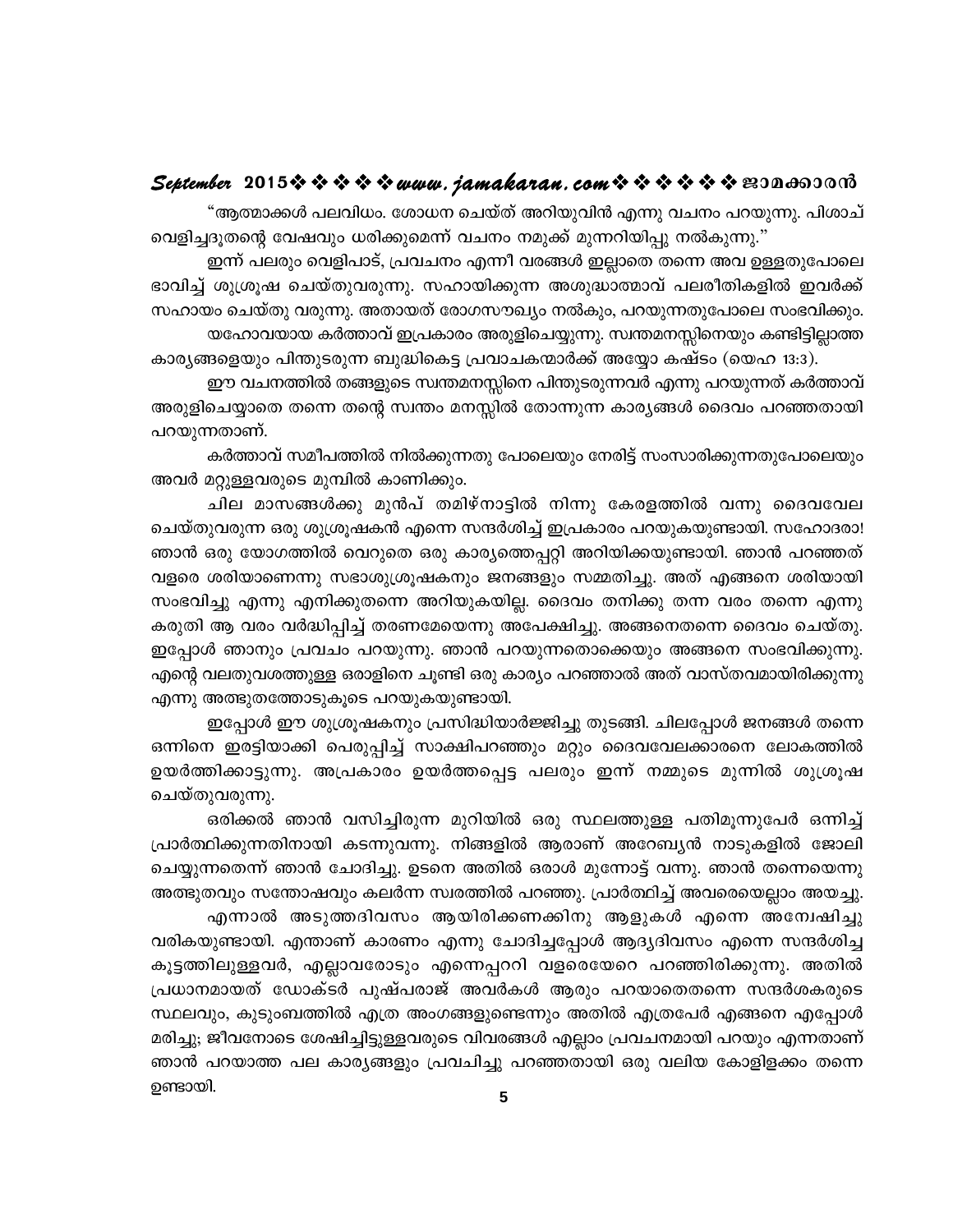യഥാർത്ഥത്തിൽ സംഭവിച്ചത് ആദ്യദിവസം വന്നവരിൽ നിന്നു ഇൻടിമേറ്റ് എന്ന വിലകുടിയ സുഗന്ധവാസന മൂക്കിൽ തുളച്ചുകയറി. സാധാരണയായി അത് അറേബ്യൻ നാടുകളിൽ ലഭിക്കുന്നതും അവിടേക്കു പോകുന്നവരോട് "ഇൻടിമേറ്റ്" സുഗന്ധം വാങ്ങിവരുവാൻ പറയുന്നതും എല്ലാവർക്കും അറിവുള്ളതാണല്ലോ.

എന്റെ മൂക്കിനു നീളം കൂടുതൽ ആയതുകൊണ്ടായിരിക്കാം. ഈ പ്രത്യേക സുഗന്ധം അറിഞ്ഞിട്ട് അറേബ്യയിൽ ജോലി ഉള്ളവർ ആരെങ്കിലും ഈ കൂട്ടത്തിലുണ്ടോ എന്നു വെറുതെ ചോദിച്ചത്.

അറേബ്യയിലെ സകലരെയും ഞാൻ ദർശനത്തിൽ കാണുന്നതായി പറഞ്ഞ് എന്നെ പ്രശംസിച്ച് നാട്ടിനെ ആകെ ഇളക്കിക്കളഞ്ഞു.

വെളിപാട് പ്രവചനം ഒക്കെയുണ്ട്. എന്നാൽ ഏതാണ് യഥാർത്ഥത്തിലുള്ള വെളിപാട് പ്രവചനം എന്നതൊക്കെ കർത്താവ് അനുവദിക്കയാണെങ്കിൽ താമസിയാതെ പുസ്തകമായി പ്രസിദ്ധീകരിക്കും.

ഒന്നു മനസ്സിലാക്കണം. കർത്താവ് നൽകുന്ന ഏത് വെളിപാടിനും പ്രവചനത്തിനും വിളംബരം കാണുകയേ ഇല്ല.

യോഹന്നാനെക്കാൾ വലിയവൻ ആരുമില്ല എന്നു വചനം പറയുന്നു. എന്നിരുന്നാലും യോഹന്നാൻ തന്നെപ്പറ്റി പറയുമ്പോൾ തന്റെ പേർ വെളിപ്പെടുത്തുവാനാഗ്രഹിക്കാതെ മരുഭൂമിയിൽ വിളിച്ചുപറയുന്നവൻ എന്നു പരിചയപ്പെടുത്തുന്നു. യേശുവിന്റെ ചെരിപ്പിന്റെ വാറ് അഴിപ്പാൻ യോഗ്യനല്ല താനെന്ന് തന്നെത്താൻ താഴ്ത്തുന്നു.

ഇന്നുള്ള വരം പ്രാപിച്ച ശുശ്രൂഷകരെ മേൽപ്പറഞ്ഞ വൃത്യാസങ്ങൾകൊണ്ട് മനസ്സിലാക്കുവാൻ സാധിക്കും.

ഒരുനാൾ അത്ഭുതങ്ങളും അടയാളങ്ങളും ചെയ്തവർ യേശുവിനോട് നിന്റെ നാമത്തിൽ അതായത് യേശു എന്ന നാമത്തിൽ ഞങ്ങൾ പിശാചിനെ പുറത്താക്കി, അത്ഭുതങ്ങൾ ചെയ്തു, രോഗികളെ സൗഖ്യപ്പെടുത്തി എന്നൊക്കെ പറയും. എന്നാൽ യേശുവോ (നിങ്ങൾ എന്റെ നാമത്തിൽ ഇങ്ങനെയുള്ള അത്ഭുതങ്ങൾ ചെയ്തിരുന്നാലും) നിങ്ങളെ ഞാൻ അറിയുന്നില്ല എന്നു പറയും. (അതായത് എന്റെ രാജ്യവുമായി ബന്ധമില്ലാത്തവർ എന്നു സാരം.)

സഹായിക്കുന്ന അശുദ്ധാത്മാക്കൾ ഇന്ന് പല വേലക്കാരെയും, വിശ്വാസികളെയും സഹായിച്ചുവരുന്നു. നാഗർകോവിൽ, തിരുനെൽവേലി, കേരളം, മദ്രാസ് തുടങ്ങിയ ഭാഗങ്ങളിൽ ഭവനംതോറും വെളിപാടു പറയുന്ന ധാരാളം സഹോദരീ സഹോദരന്മാരെ കാണുവാൻ കഴിയും.

വെളിപാട് യഥാർത്ഥ വരം ഉള്ളവർ വസിക്കുന്ന സ്ഥലംപോലും അറിയപ്പെടാതെയിരിക്കുന്നു.

പ്രിയമുള്ളവരേ നിങ്ങൾ എത് ആത്മാവിന്നധീനർ എന്ന് അറിയുന്നുവോ എന്നു യേശു ചോദിക്കുന്നു.

ഇന്ന് വിശ്വാസം ഇല്ലാത്തവർ വെളിപാടമ്പേഷിച്ച് നടക്കുന്നു.

നാം എങ്ങനെയുള്ളവരായിക്കണം എന്ന് വചനം പറയുന്നത് ശ്രദ്ധിപ്പിൻ.

"കാഴ്ചയാലല്ല വിശ്വാസത്താലത്രേ ഞങ്ങൾ നടക്കുന്നത്." 2 കൊരി 5:7.

"ലോകത്തെ ജയിച്ച ജയമോ നമ്മുടെ വിശ്വാസം തന്നെ" 1 യോഹ 5:4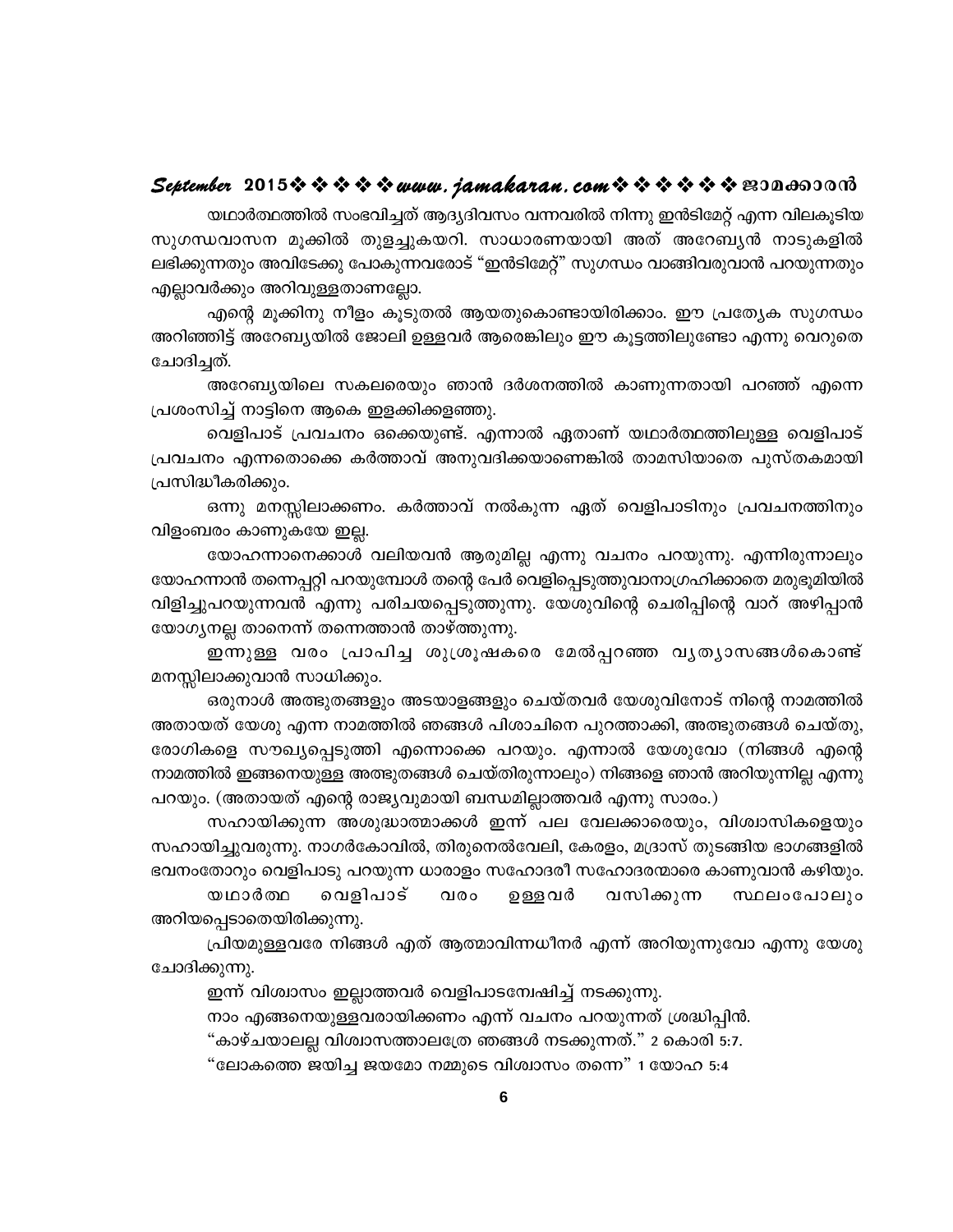പ്രശ്നങ്ങൾ ഉണ്ടാകുമ്പോൾ മാത്രമാണ് അന്നു ജനങ്ങൾ പ്രവാചകന്മാരെ അമ്പേഷിച്ചത്. യേശുവിനെ അന്നു ജനങ്ങൾ അറിഞ്ഞിട്ടില്ലായിരുന്നു. പരിശുദ്ധാത്മാവിന്റെ നടത്തിപ്പിനെക്കുറിച്ചും അറിവില്ല.

എന്നാൽ ഇന്നു കർത്താവിന്റെ മക്കൾ ഞെരുക്കപ്പെടുമ്പോൾ, പ്രശ്നങ്ങൾ വരുമ്പോൾ എന്തു പറയുന്നുവെന്ന് ശ്രദ്ധിക്കുക....ഉള്ള അവസ്ഥയിൽ അലംഭാവത്തോടെയിരിപ്പാൻ ഞാൻ പഠിച്ചിട്ടുണ്ട്....എന്നെ ശക്തനാക്കുന്നവൻ മുഖാന്തിരം ഞാൻ സകലത്തിനും മതിയാകുന്നു ഫിലി 4:11-13. പിന്നെയും ഇവർ പറയുന്നത്....ഞങ്ങൾ സകലവിധത്തിലും കഷ്ടം സഹിക്കുന്നവർ എങ്കിലും ഇടുങ്ങിയിരിക്കുന്നില്ല. ബുദ്ധിമുട്ടുന്നവർ എങ്കിലും നിരാശപ്പെടുന്നില്ല. 2 കൊരി 4:8. ഞങ്ങളുടെ ജഡത്തിന് ഒട്ടും സുഖമല്ല. എല്ലാ വിധത്തിലും കഷ്ടമത്രേ ഉണ്ടായത്. പുറത്ത് യുദ്ധം അകത്തു ഭയം എങ്കിലും എളിയവരെ ആശ്വസിപ്പിക്കുന്ന ദൈവം...ഞങ്ങളെ ആശ്വസിപ്പിച്ചു. 2 കൊരി 7:5-6.

മറ്റൊരു ഭക്തൻ പറയുന്നത് : "ഞാൻ ............ വിശ്വസിച്ചില്ലെങ്കിൽ കഷ്ടം" സങ്കീ 27:13. ആര് പ്രവചനം, വെളിപാട് ഇവയെമാത്രം ആശ്രയിക്കാതെ യേശുവിനെ മാത്രം വിശ്വസിച്ച് തിരുവചനപ്രകാരം ജീവിക്കുന്നുവോ അവനാണ് യഥാർത്ഥ വിശ്വാസി.

വെളിപാടും പ്രവചനവുമുണ്ടെങ്കിൽ ശുശ്രൂഷകൻ വചനംമൂലമോ വെളിപാടോ പ്രവചനമോ നിന്നെ അറിയിച്ചാൽ നല്ലത്. മറിച്ച് നീ ചെന്നു പ്രശ്നം നോക്കുന്നതുപോലെ കർത്താവിന്റെ വെളിപാട് എന്താണ് എന്ന് ചോദിക്കുന്നത് തെറ്റായ എന്റെ ഓരോ യോഗത്തിലും എന്ന അന്വേഷിച്ചു വരുന്നവരോട് ഞാൻ പറയുന്ന ആലോചന ഇതാണ്.

നീ ചോദിക്കുവാനും അവൻ നിന്നോടു പറയുവാനും കർത്താവ് നിന്റെ വേലക്കാരൻ അല്ല.

രണ്ടുപേർ ചേർന്ന് പ്രാർത്ഥനാ പ്രശ്നങ്ങൾ കർത്താവിനോടു പറഞ്ഞു. എന്നിട്ട് കർത്താവു തന്നെ എന്തെങ്കിലും തന്നോട് അരുളിചെയ്യുമെങ്കിൽ അതാണ് ശരിയായ വെളിപാട്.

ഈ വിഷയം കുറെക്കുടെ തെളിയിച്ച് വചനം ആധാരമാക്കി വിശദീകരിച്ചാൽ മാത്രമേ ചിലർക്കു ഇതിനോട് യോജിക്കാൻ സാധിക്കുകയുള്ളൂ. എന്നാൽ ഇപ്പോൾ ഇതേപ്പററി വിശദീകരിക്കുവാൻ സമയം പോരാ.

പ്രാർത്ഥിക്കുവിൻ, വചനം ശ്രദ്ധിക്കുവിൻ, നിങ്ങളിലുള്ള വിശ്വാസം കത്തിക്കുവിൻ. അതു പ്രകാശിക്കട്ടെ. മറ്റുള്ളവർക്കും പ്രകാശം നൽകുമാറാകട്ടെ.

കർത്താവിന്റെ പരിശുദ്ധാത്മാവ് നിങ്ങളെ ശരിയായ വഴിയിൽ നടത്തുവാൻ ഞാൻ പ്രാർത്ഥിക്കുന്നു.

## **Speed Post**

ചില പ്രത്യേക സ്ഥലങ്ങളിൽ ജാമക്കാരൻ മാസിക വീടുകളിൽ എത്തിക്കാതെ തടുക്കുന്നു. അങ്ങനെയുള്ളവർക്കു ജാമക്കാരൻ സ്പീഡ് പോസ്റ്റിൽ അയച്ചുകൊടുക്കുന്നതാണ്. നിങ്ങളിൽ ആർക്കെ ങ്കിലും ജാമക്കാരൻ മാസിക എത്തിച്ചേരുന്നതിനു തുടർന്നു തടസ്സം ഉണ്ടെങ്കിൽ അറിയിച്ചാൽ അങ്ങ നെയുള്ളവർക്കു സ്പീഡ് പോസ്റ്റിൽ ജാമക്കാരൻ അയച്ചു തരുന്നതാണ്.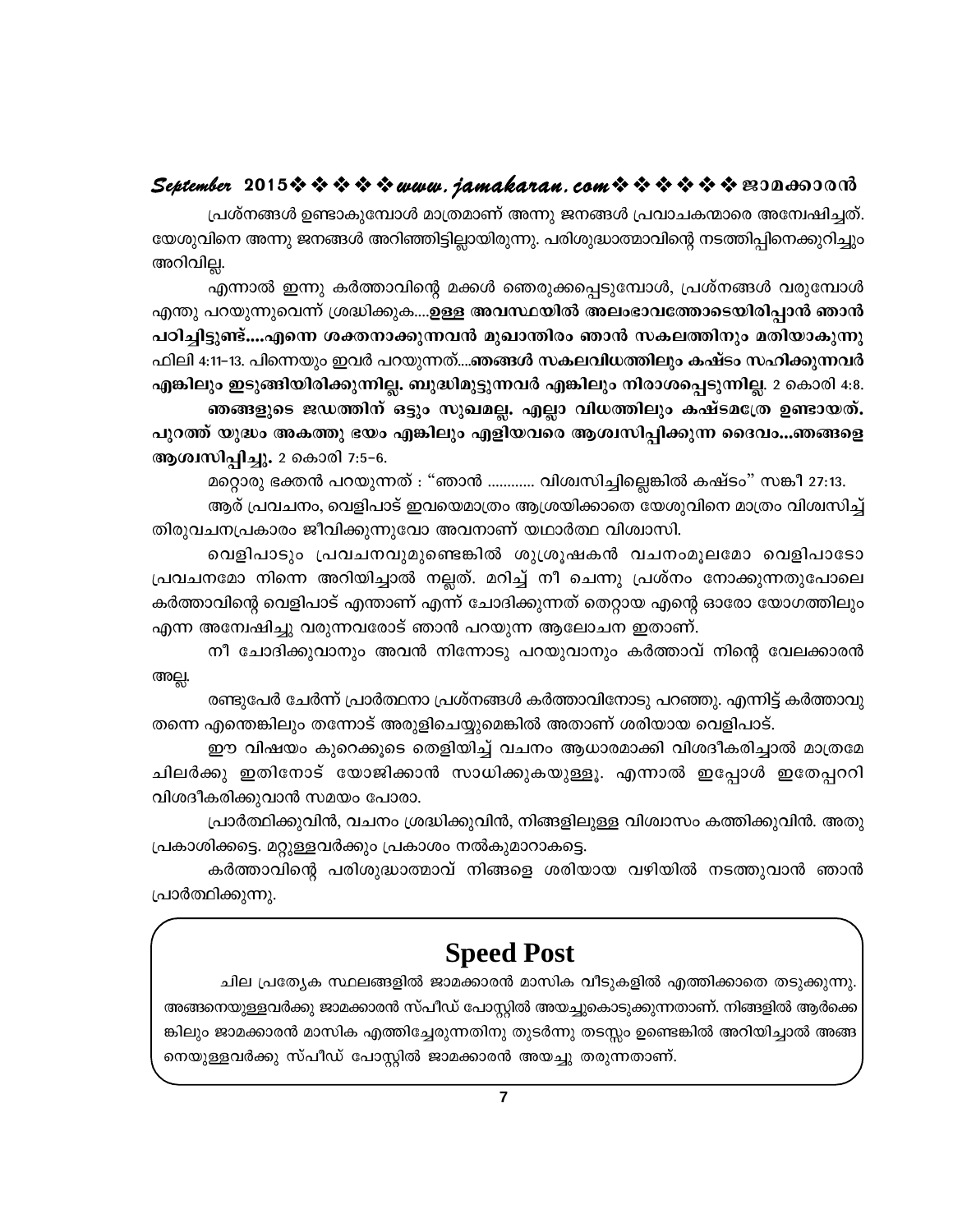## <u>കള്ള</u>ം

#### അതിശയോക്തി കലർത്തി പറയുന്നത്

(ഞാൻ എന്നെത്തന്നെ ശോധന ചെയ്ത ശേഷമാണ് മറ്റുളളവർക്ക് വായിക്കുവാനായി ഇത് പ്രസിദ്ധീകരിക്കുന്നത്)

"ഉവ്വ്, ഉവ്വെന്നും.......ആയിരിക്കട്ടെ. ഇതിൽ അധികമായത് ദുഷ്ടനിൽ നിന്നും വരുന്നു" (മത്തായി 5:37) എന്നു വചനം പറയുന്നു.

ഒരു കാര്യം, അതിശയോക്തി പറയുന്നത് തെറ്റാണ്. അതുപോലെതന്നെ യഥാർത്ഥ്യം തിരിച്ചോ വലുതാക്കിയോ പറയുന്നതും കള്ളമാണ്. യഥാർത്ഥ്യം അല്പം മാറ്റി പറഞ്ഞാലും കളവായിത്തീരും. അലങ്കാരോക്തി ചേർത്തു പറഞ്ഞാലും പാപമാണ്. അത് കളവാണ്. യഥാർത്ഥത്തിൽ ഉള്ളതാണ് സത്യം. അതുകൊണ്ട് ഒന്നും കൂട്ടിപ്പറയരുത്.

അതിശയോക്തിയോടെ പറയുന്നത് തെറ്റ്.

നിങ്ങൾ അതിശയോക്തി ചേർത്തു പറയുന്ന പതിവില്ലേ….?

പ്രിയമുള്ളവരെ നിങ്ങൾ ഉളളത് ഉള്ളതുപോലെ പറയുന്നുണ്ടോ? ശോധന ചെയ്തു നോക്കുക. ഏതും പെരുപ്പിച്ചു പറയുന്ന സ്വഭാവം നിങ്ങൾക്കില്ലേ?

നിങ്ങളുടെ ശുശ്രൂഷയെപ്പറ്റി : നിങ്ങളുടെ ശുശ്രൂഷാ റിപ്പോർട്ടുകൾ എങ്ങനെയുള്ളതാണ്? നിങ്ങൾ നടത്തിയതായ യോഗത്തിൽ 100 പേർ പങ്കുകൊണ്ടാൽ 300 പേർ എന്നു പറയുന്നില്ലേ 1000 പേർ പങ്കുകൊണ്ടാൽ 5000 പേർ എന്നു പറയുന്നുണ്ടോ? നിങ്ങൾ പറയുന്നതായ എണ്ണം യഥാർത്ഥത്തിൽ അധികമായതല്ലേ? 100 എന്നുള്ളത് സത്യം. 300 എന്നത് കള്ളം. 1000 എന്നത് സത്യം. 5000 എന്നതോ കള്ളം. നിങ്ങൾ പറയുന്നത് സത്യമോ? കള്ളമോ?

ഇന്ന് ശുശ്രൂഷകളെപ്പറ്റിയുള്ള റിപ്പോർട്ട് നൽകുന്ന മാസികകളുടെ എണ്ണം വളരെ അധികമാണ്. പൊതുജനങ്ങളുടെ ആദരവ് നേടണം എന്നതിലേക്കായി ഇഷ്ടാനുസരണം ശുശ്രൂഷ റിപ്പോർട്ടുകൾ പ്രസിദ്ധീകരിക്കുന്നു. നിങ്ങളുടെ ശുശ്രൂഷയെപ്പറ്റി മറ്റുള്ളവർ നല്ല അഭിപ്രായം പറയണം എന്നതിനായി ചെറിയ വിഷയങ്ങൾ വലുതാക്കി നിങ്ങൾ പറയാറില്ലേ? പെരുപ്പിച്ച് എഴുതുന്നില്ലേ?

നിങ്ങൾ ചെറിയ ശുശ്രൂഷ നല്ല രീതിയിൽ ചെയ്താലും വലിപ്പത്തിൽ പറയുന്നതുകൊണ്ട് കള്ളം പറയുന്നു. ചെയ്ത ശുശ്രൂഷ നിങ്ങൾക്കു ഫലമില്ലാത്തതായിത്തീരുന്നു. നിങ്ങൾ വിശ്വസ്തനല്ലാത്ത ശുശ്രൂഷകനായിത്തീരുന്നു.

ശുശ്രൂഷയുടെ വലിപ്പത്തിനനുസരിച്ചല്ല ഫലം ലഭിക്കുന്നത്. ഇന്നു സ്ഥിതിവിവരക്കണക്ക് പേരും പ്രശസ്തിയും നൽകുന്നതുകൊണ്ട് ശുശ്രൂഷകരും, സ്ഥാപനങ്ങളും പെരുപ്പിച്ച റിപ്പോർട്ട് പ്രസിദ്ധപ്പെടുത്തുവാൻ പ്രേരിതരാവുന്നു.

ഇപ്രകാരമുള്ള മായയായ കെണിയിൽ പ്രശസ്തരായ ശുശ്രൂഷകർപോലും എളുപ്പത്തിൽ കുടുങ്ങിക്കൊണ്ട് കള്ളംപറഞ്ഞു വരുന്നത് കാണുവാൻ സാധിക്കും. അയ്യോ! ഇത് എന്ത് പരിതാപാർഹമാണ്. മനംതിരിയുവാൻ സത്യദേവപുസ്തകം യഥാർത്ഥത്തിലുള്ള അറിയിപ്പുകൾ നൽകുന്നു.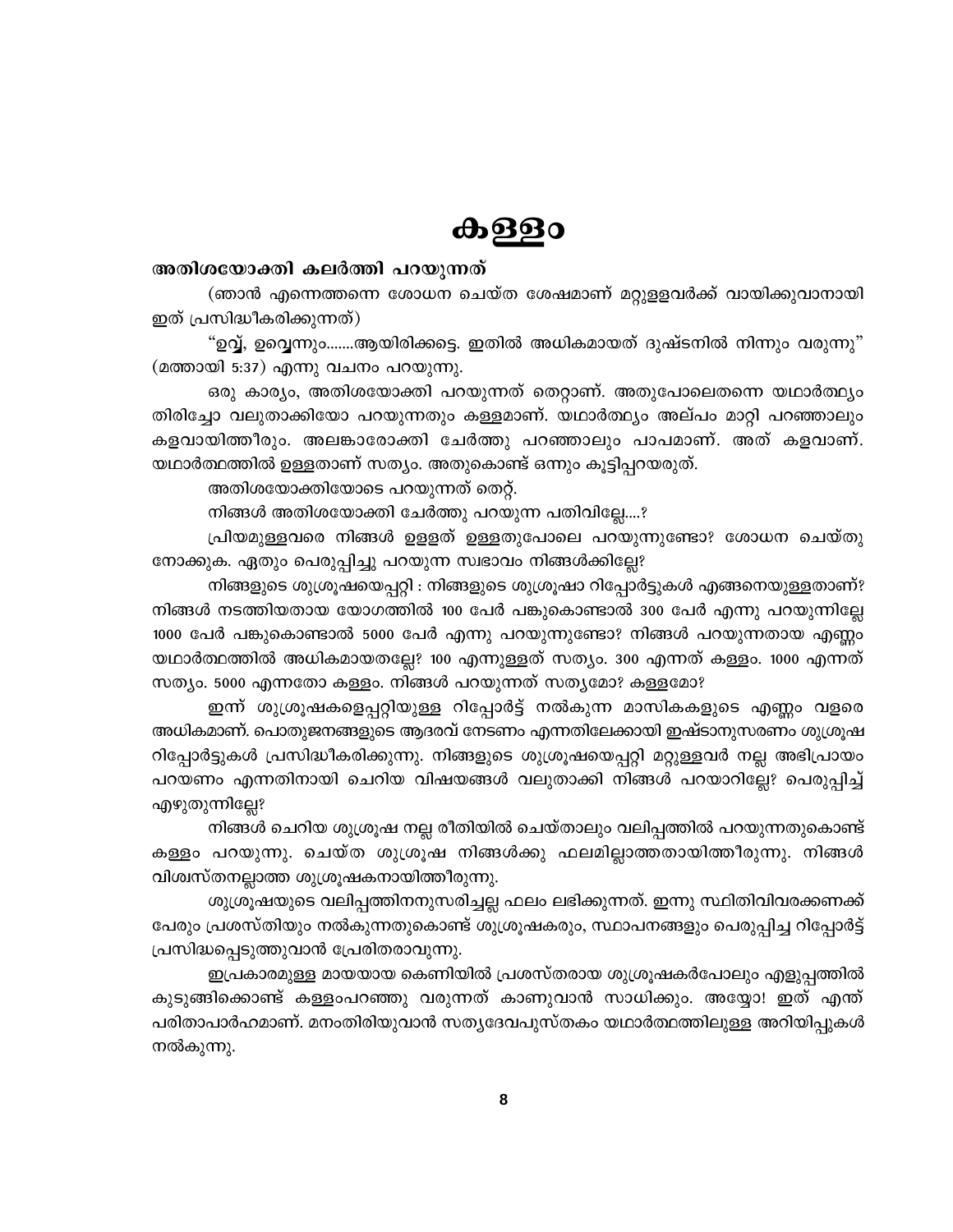അപ്പോസ്തലപ്രവൃത്തികളിൽ സഭ സ്ഥാപിക്കപ്പെട്ട കാലത്തിൽ 3000 പേർ 5000 പേർ എന്ന കണക്കിൽ രക്ഷിക്കപ്പെട്ടു എന്നു പറഞ്ഞിരിക്കുന്നു. അതേസമയം 16–ാം അദ്ധ്യായത്തിൽ അപ്പോസ്തലനായ പൗലോസും അവനോടുകൂടെയുള്ളവരും ഫിലിപ്പിയ പട്ടണത്തിൽ ചില ദിവസങ്ങൾ ശുശ്രൂഷ ചെയ്തിട്ടും ഒരു സ്ത്രീമാത്രം (ലുദിയ) രക്ഷിക്കപ്പെട്ടു എന്ന സത്യാവസ്ഥ എഴുതപ്പെട്ടിരിക്കുന്നു.

19-ാം അദ്ധ്യായത്തിൽ പൗലോസ് എഫസോസ് പട്ടണത്തിൽ വന്ന് ശിഷ്യന്മാരെ സ്നാനപ്പെടുത്തി. അവരുടെ തലയിൽ കൈവച്ച് പ്രാർത്ഥിച്ചപ്പോൾ അവരെല്ലാവരും പരിശുദ്ധാത്മാവിനാൽ നിറയപ്പെട്ടുവെന്നും അവരുടെ എണ്ണം പന്ത്രണ്ടോളം ആയിരുന്നു എന്നും കാണുന്നു.

ആയിരങ്ങളുടെ എണ്ണത്തിൽ ശുശ്രൂഷയുടെ അറിയിപ്പുകൾ നൽകുന്ന വേദപുസ്തകം ഒരു വ്യക്തി, പന്ത്രണ്ടുപേർ എന്ന വളരെ കുറവായ എണ്ണത്തോടുകൂടിയ അറിയിപ്പും പെരുപ്പിച്ചു പറയാതെ ഉള്ളത് ഉള്ളതുപോലെ പറയുന്നു. നിങ്ങളുടെ അറിയിപ്പ് പരിശുദ്ധാത്മാവിന്റേതുപോലെ സത്യമായ അറിയിപ്പു തന്നെയാണോ? അതോ കളവായ അറിയിപ്പാണോ?

അല്പത്തിൽ വിശ്വസ്തനായിരുന്നാൽ ഞാൻ നിന്നെ അധികത്തിന് വിചാരകനാക്കും (മത്തായി 25:21) എന്ന് യേശു പറഞ്ഞു.

ചെറിയ അളവിൽ കർത്താവ് നിങ്ങളെ പ്രയോജനപ്പെടുത്തുമ്പോൾ അതിൽ വിശ്വസ് തരായിരുന്നാൽ കർത്താവിനു നിങ്ങളെ വലിയ **200002** അളവിൽ പ്രയോജനപ്പെടുത്തുവാൻ സാധിക്കുകയുള്ളൂ.

ചെറിയ രീതിയിൽ നിങ്ങൾ പ്രയോജനപ്പെടുമ്പോൾ കളവായി വലിയ രീതിയിൽ പ്രയോജനപ്പെടുന്നതായി റിപ്പോർട്ടു നൽകുന്നതായാൽ ഉള്ളതും നശിക്കും. ജാഗ്രതയോടിരിക്കുക.

മറ്റുള്ളവർ പ്രശംസിക്കും : വലിപ്പത്തിലുള്ള നിങ്ങളുടെ അറിയിപ്പുകൾ കണ്ട് മനുഷ്യർ ഒരുപക്ഷേ നിങ്ങളെ പ്രശംസിക്കുമായിരിക്കാം. എന്നാൽ കർത്താവ് നിങ്ങളെ നികൃഷ്ടമായിക്കരുതും. വ്യാജമുള്ള നാവ് യഹോവ വെറുക്കുന്നു (സദൃ 6:17).

സാക്ഷി പറയുമ്പോൾ : സാക്ഷി പറയുമ്പോൾ ഉള്ളതു ഉള്ളതുപോലെ പറയുന്നുണ്ടോ? പലരും സാക്ഷി പറയുമ്പോൾ ഇല്ലാത്തതുംകൂടി പറയുന്നു. രക്ഷിക്കപ്പെട്ട ഒരു വൃക്തി പഴയ ജീവിതത്തെപ്പറ്റി സാക്ഷി പറയുമ്പോൾ പഴയ പാപങ്ങളെ പെരുപ്പിച്ചു പറയുന്നത് സാധാരണയാണ്. ജനങ്ങളെ സന്തോഷിപ്പിക്കുവാനും അനുകമ്പ നേടുവാനും വേണ്ടി വലുതാക്കി, അതിശയോക്തി കലർത്തി സാക്ഷി പറയരുത്.

നിങ്ങൾ പറയുന്ന കാര്യങ്ങൾ കേട്ട് ജനങ്ങൾ ഹാ! എന്ന് ആശ്ചര്യപ്പെടുമായിരിക്കാം. കർത്താവിന്റെ നാമവും മഹിമപ്പെട്ടുവെന്നു വരാം. എന്നാലും കള്ളം പറഞ്ഞ് ജനങ്ങൾക്ക് മുന്നറിയിപ്പു നൽകേണ്ട ആവശ്യമോ, ദൈവനാമത്തിന് മഹത്വം ഉണ്ടാക്കേണ്ട കാര്യമോ ഇല്ല.

നന്മയ്ക്കുവേണ്ടി തിന്മയായ കാര്യങ്ങൾ ഒന്നും ചെയ്യരുത്. (You should not do wrong thing to do right thing). പ്രസംഗകർക്ക് ഇത് ഒരു പരീക്ഷയാണ്. പ്രസംഗകർക്ക് സ്റ്റേജിൽ കള്ളം പറയുവാനുള്ള അവസരങ്ങൾ ധാരാളമുണ്ട്. എവിടെയോ കേട്ടതായ സംഭവം താൻ കണ്ടതായി വിവരിച്ചു പറയുന്നു. ചിലർ മറ്റുള്ളവരുടെ ജീവിതത്തിലുണ്ടായ ചില നല്ല സംഭവങ്ങൾ തന്റെ ജീവിതത്തിൽ നേരിട്ടതായി പറയുന്നു. അതും കള്ളമാണ്. ഉള്ളത് ഉള്ളതുപോലെ പറയുവിൻ.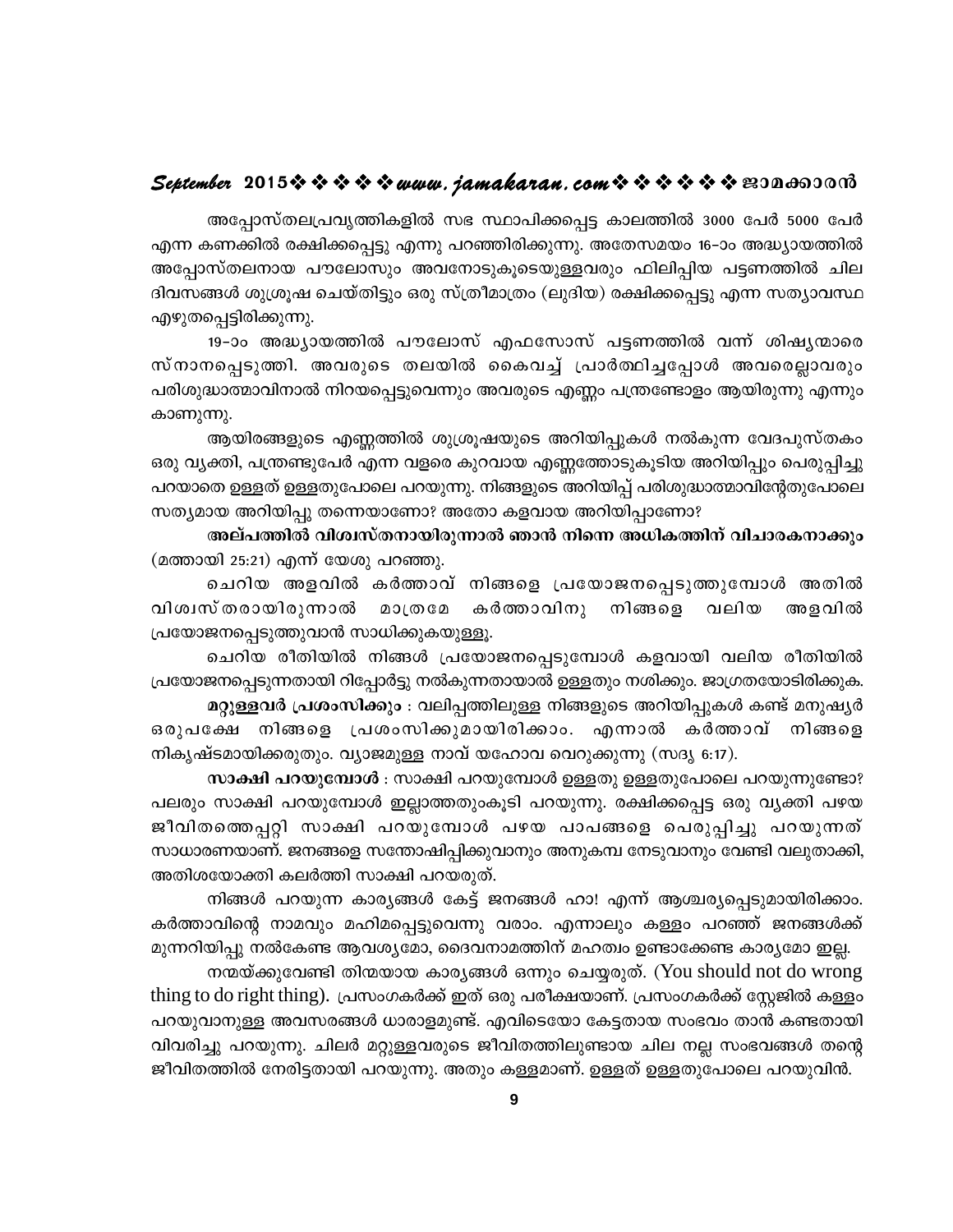നിങ്ങളുടെ പ്രസംഗത്തിലെ ഒരു ചെറിയ കളവ് ജനങ്ങൾ കണ്ടുപിടിച്ചാൽ നിങ്ങൾക്കും നിങ്ങളുടെ പ്രസംഗത്തിനും വിലയില്ലാതായിത്തീരും. കർത്താവിന്റെ നോട്ടത്തിലും നിങ്ങൾ അസത്യവാന്മാരായിത്തീരും.

നിങ്ങളുടെ സ്വന്തജീവിതത്തിലും അനുഭവത്തിലും ഇല്ലാത്ത കാര്യങ്ങൾ ഉണ്ട് എന്നു പറയരുത്. ഉദാഹരണമായി നിങ്ങളുടെ വീട്ടിൽ പതിവായി കുടുംബപ്രാർത്ഥന ഇല്ലാതിരിക്കെ കുടുംബപ്രാർത്ഥനയെപ്പറ്റി പ്രസംഗിക്കുമ്പോൾ ഞങ്ങളുടെ വീട്ടിൽ പതിവായി എന്നും രാവില് 5 മണിക്ക് കുടുംബപ്രാർത്ഥന നടത്തുന്നുണ്ട് എന്നു കള്ളം പറയരുത്.

ഭർത്താവും ഭാര്യയും തമ്മിൽ കൂടെക്കൂടെ വഴക്കു കൂടുന്നത് വാസ്തവമാണെന്നിരിക്കെ ഞങ്ങൾ ശണ്ഠകൂടാറേ ഇല്ല എന്നും കള്ളം പറയരുത്. നിങ്ങളെ ശോധന ചെയ്തു നോക്കുക.

ജനങ്ങളെ ചിരിപ്പിക്കുവാനോ, കരയിപ്പിക്കുവാനോ പ്രോത്സാഹിപ്പിക്കുന്നതിനോ വിശ്വസിപ്പിക്കുന്നതിനോ ഏതിനായാലും ശരി അതിശയോക്തി കലർത്തി വർണ്ണിച്ച് പറയരുത്.

സത്യത്തിനു നിരക്കാത്ത സംഗതികൾ നിങ്ങൾ പറയുന്നതായാൽ നിങ്ങളുടെ പ്രസംഗമോ സാക്ഷ്യമോ ഒന്നിലധികം പ്രാവശ്യം കേട്ട ചിലരെങ്കിലും നിങ്ങളുടെ യോഗത്തിൽ കാണും. നിങ്ങൾ എപ്പോഴും സത്യം പറയുകയാണെങ്കിൽ നിങ്ങളുടെ വാക്ക് മാറുകയില്ല. നിങ്ങൾ ചില കാര്യം കളവായി പറഞ്ഞു വന്നാൽ സ്ഥലം മാറുന്നതിനനുസരിച്ച് നിങ്ങളുടെ വാക്കിനും വൃത്യാസം വരും. സതൃത്തിന് ഒരിക്കലും വൃത്യാസം വരികയില്ല. കള്ളം സ്ഥലമനുസരിച്ച് മാറും. നിങ്ങൾ അറിയാതെ മാറ്റി പറയും. നിങ്ങളുടെ പ്രസംഗത്തിലോ സാക്ഷ്യത്തിലോ സംഭവിക്കുന്ന വൃത്യാസം കേൾക്കുന്നവർ മറ്റുള്ളവരോട് നിങ്ങൾ ഓരോ സ്ഥലത്തും ഓരോ വിധമായി പറയുന്നുവെന്ന് പറയും. നിങ്ങൾ പറയുന്നത് അസത്യമാണെന്ന് മറ്റുള്ളവർ അറിയുവാനിടയാകും. നിങ്ങൾ പറഞ്ഞതായ 95% സത്യവും കള്ളമായി മുദ്ര കുത്തപ്പെടും.

സഹോദരന്മാരേ, മനം തിരിയുവിൻ. പെരുപ്പിച്ചു പറയുന്നതോ വളച്ചു തിരിച്ച് പറയുന്നതോ ആയ പതിവ് നിറുത്തുക. അസത്യം പാപമാണ്. നിങ്ങളിൽ ഈ പാപം കാണപ്പെടുന്നു എന്ന് പരിശുദ്ധാത്മാവ് പറയുന്നു. നിങ്ങളുടെ കുറ്റം ഏറ്റുപറയുക.

**കള്ളക്കണക്ക്** : ഇന്ന് ആത്മീയരും കള്ളക്കണക്ക് എഴുതുവാൻ തുടങ്ങിയിട്ടുണ്ട്. വ്യാപാരികളായ വിശ്വാസികളേ നിങ്ങളുടെ കണക്ക് സത്യമാണോ? നിങ്ങളുടെ സാധനങ്ങളെപ്പറ്റി കള്ളം പറഞ്ഞ് വിൽപ്പന നടത്തുന്നുണ്ടോ? സാധനങ്ങളുടെ ഗുണനിലവാരത്തെപ്പറ്റി സത്യാവസ്ഥ പറയുന്നുണ്ടോ? വിശ്വസ്തരായിരിക്കുവാൻ സാധിക്കാത്ത അവസ്ഥ സത്യമായ കണക്കുകൾ കാണിക്കുവാൻ സാധിക്കാത്ത തൊഴിൽ നിങ്ങൾക്കു വേണ്ട. ഈ കച്ചവടം നിങ്ങൾക്കു വേണ്ട.

കള്ള സർട്ടിഫിക്കറ്റ് : സർക്കാരാനുകൂല്യം ലഭിക്കുന്നതിനുവേണ്ടി കള്ള സർട്ടിഫിക്കറ്റ് സമർപ്പിക്കുന്നുണ്ടോ? ക്രിസ്തുവിനെ സ്വീകരിച്ച് ക്രിസ്ത്യാനിയായ ശേഷവും ഹിന്ദു എന്ന ജനനസർട്ടിഫിക്കറ്റ് നൽകി ആനുകൂല്യങ്ങൾ നേടുന്നുണ്ടോ? യഥാർത്ഥ വരുമാനം മറച്ച് കള്ളവരുമാനം കാണിച്ച് സർക്കാരിന്റെയോ ഏതെങ്കിലും സ്ഥാപനങ്ങളുടേയോ സഹായം തേടുന്നുണ്ടോ? ക്രിസ്തുവിനെ സ്വീകരിച്ചവരായ നിങ്ങൾക്ക് എങ്ങനെയാണ് ഹിന്ദു, ഹരിജൻ എന്നൊക്കെ സർട്ടിഫിക്കറ്റ് വാങ്ങുവാൻ സാധിക്കുന്നത്. ഹിന്ദു എന്ന സർട്ടിഫിക്കറ്റ് നൽകിയശേഷം വേദപുസ്തകവുമായി പ്രാർത്ഥനാലയത്തിൽ ചെന്ന് യേശുവിന്റെ നാമത്തിൽ എങ്ങനെയാണ് പ്രാർത്ഥിക്കുവാൻ സാധിക്കുന്നത്? നിങ്ങൾക്കു എങ്ങനെ ക്രിസ്തുവിനെപ്പറ്റി അറിയിക്കുവാൻ സാധിക്കുന്നു?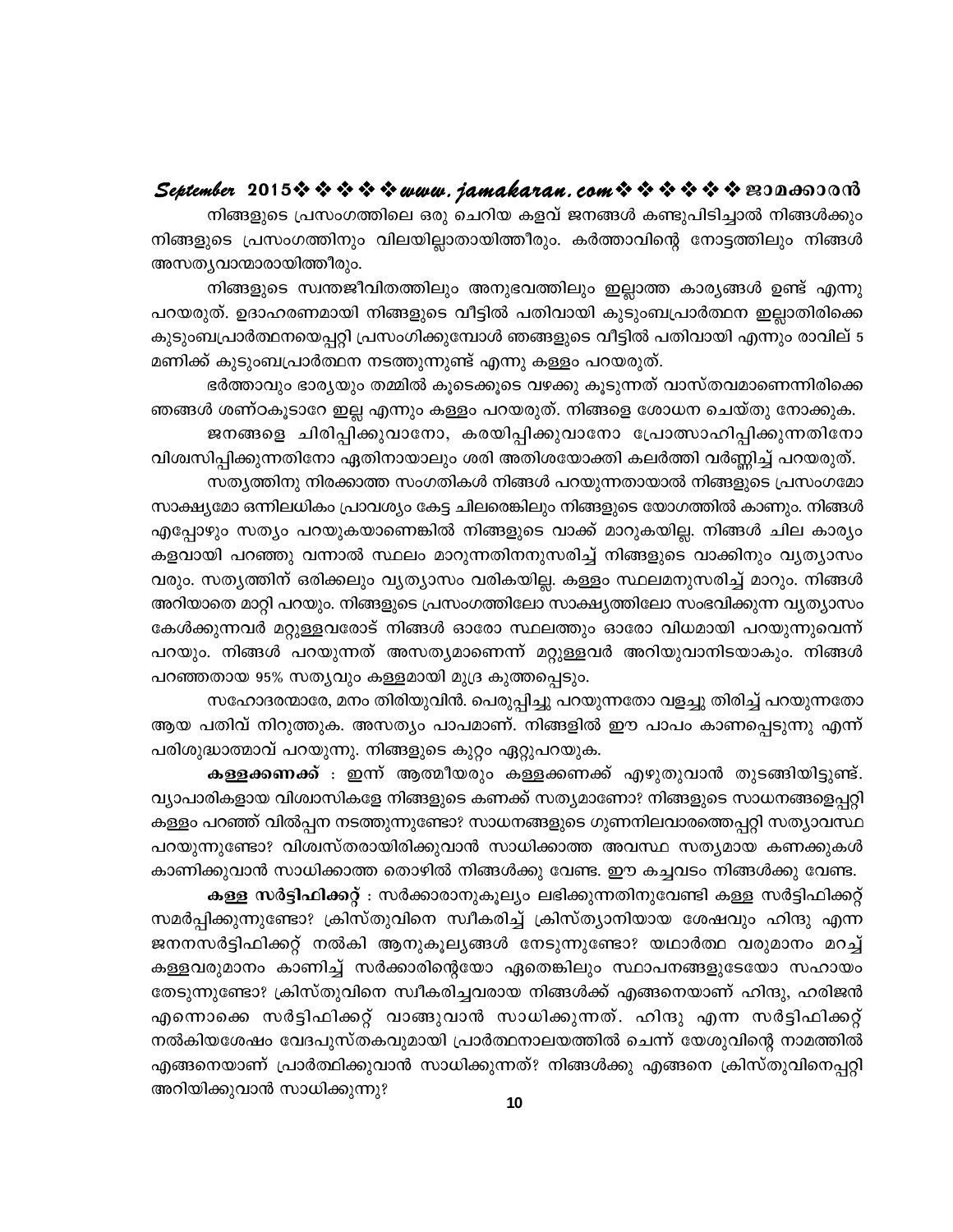#### 

ഈ അദ്ധ്യായന വർഷത്തിൽ എത്ര മാതാപിതാക്കളാണ് കള്ള സർട്ടിഫിക്കറ്റുകൾ നൽകി തങ്ങളുടെ മക്കളെ ഉന്നത വിദ്യാഭ്യാസത്തിനായും, പരിശീലനങ്ങൾക്കായും, ഉദ്യോഗങ്ങൾക്കായും അയച്ചിട്ടുള്ളത്. നിങ്ങളെ ശോധന ചെയ്തു നോക്കുവിൻ. മനം തിരിയുവിൻ.

കള്ളം പറഞ്ഞ് ലഭിക്കുന്നതായ ആദായം ഒന്നിനും ഉപകരിക്കുകയില്ല. കള്ള സർട്ടിഫിക്കറ്റ് നൽകിയത് സർക്കാർ അറിഞ്ഞാൽ നിയമപ്രകാരമുള്ള ശിക്ഷ ലഭിക്കും. എന്നാൽ കർത്താവ് കണ്ടിട്ടും കാണാത്തവനെപ്പോലെ ഇരിക്കും എന്ന് കരുതുന്നുണ്ടോ? സർക്കാരിന്റെ കണ്ണിനെ മറയ്ക്കുവാൻ സാധിക്കും. നിയമത്തിന്റെ പിടിയിൽ നിന്നും രക്ഷപ്പെടാം. പക്ഷേ കർത്താവിന്റെ കണ്ണുകളെ മറയ്ക്കുവാൻ സാദ്ധ്യമല്ല. ന്യായവിധിയിൽ നിന്നും രക്ഷപ്പെടുവാൻ സാധിക്കയില്ല എന്നുള്ളത് നിങ്ങൾ മനസ്സിലാക്കുക.

ശുശ്രൂഷയിൽ കള്ളക്കണക്ക് : സമീപകാലത്ത് ആത്മീയലോകത്തിൽ നടന്നതായ കോടിക്കണക്കിന് രൂപായുടെ വെട്ടിപ്പ് പത്രത്തിൽ വന്നതാണല്ലോ. അത്രയും വിപുലമായ രീതിയിൽ കള്ളക്കണക്ക് എഴുതി സമ്പാദിക്കുവാൻ ആരംഭിച്ചു കഴിഞ്ഞു.

വേദപുസ്തകങ്ങൾ അച്ചടിച്ച് വിനിയോഗിക്കുന്ന സ്ഥാപനത്തിലെ അധിപന്മാർ സത്യം കൊള്ളചെയ്ത്, കുഴിച്ചിട്ടിട്ട് കള്ളക്കണക്കുകൾ എഴുതി കോടിക്കണക്കിനു രൂപയുടെ വെട്ടിപ്പ് നടത്തിയിരിക്കുന്നു. ഇന്ത്യയിലെ ക്രിസ്ത്യാനികൾ തലകുനിക്കേണ്ടതായ, വേദനയുളവാക്കുന്ന ഒരു സംഗതിയാണ് ഇത്.

കോടിക്കണക്കിനു രൂപയുടെ വെട്ടിപ്പ് നടത്തുന്ന ക്രിസ്ത്യാനികൾ ആരംഭത്തിൽ ചെറിയ കള്ളക്കണക്കുകൾ എഴുതിയാണ് കാലക്രമേണ വൻതുകകൾ കള്ളക്കണക്കെഴുതുന്നത്.

കള്ളക്കണക്കുകൾ എഴുതുന്നത് ഇന്നുതന്നെ വിട്ടിട്ട് മനംതിരിയുവിൻ. അമേരിക്കക്കാരെ കബളിപ്പിക്കുവാൻ സാധിക്കും. എന്നാൽ ദൈവത്തെ കബളിപ്പിക്കുവാൻ സാദ്ധ്യമല്ല. ജർമ്മൻകാരെ കബളിപ്പിക്കാം. പക്ഷേ ജീവനുള്ള ദൈവത്തെ വഞ്ചിക്കുവാൻ സാധിക്കയില്ല. കള്ളം പറഞ്ഞ് എത്രതന്നെ സമ്പാദിച്ചാലും അത് നിങ്ങൾക്കു അനുഗ്രഹപ്രദമാകുകയില്ല.

"നാവുകൊണ്ട് ധനം സമ്പാദിക്കുന്നത് പാറിപ്പോകുന്ന ആവിയാകുന്നു. അതിനെ അന്വേഷിക്കുന്നവർ മരണത്തെ അന്വേഷിക്കുന്നു" സദൃശ്യ 21:6.

"ദുഷ്ടതയിൽ സമ്പാദിച്ച നിക്ഷേപങ്ങൾ ഉപകരിക്കുന്നില്ല" സദൃശ്യ 10:2

"ഭോഷ്ക് നിശ്വസിക്കുന്നവൻ നശിച്ചുപോകും" സദൃശ്യ 19:9.

ഭോഷ്ക് പറഞ്ഞു ധാരാളം സമ്പാദിച്ചു ശിക്ഷ വിലയ്ക്കു വാങ്ങുന്നതിനേക്കാൾ സത്യം പറഞ്ഞ് എളിയജീവിതം നയിച്ച് കർത്താവിന്റെ അനുഗ്രഹം പ്രാപിക്കുന്നതാണ് നല്ലത്.

ഭോഷ്ക് പറഞ്ഞ് സമ്പാദിക്കുന്ന സ്വഭാവം ഇന്നുതന്നെ നിർത്തുക. ഭോഷ്കിനാൽ ഒരു പൈസപോലും നിങ്ങളുടെ പോക്കറ്റിൽ വരാതെ സൂക്ഷിക്കുക.

കള്ളം പറഞ്ഞ് പ്രശംസ നേടുന്നത് അവസാനം നിങ്ങളെ തകർച്ചയിലേക്കു നയിക്കും. ആകയാൽ പെരുപ്പിച്ച് പറഞ്ഞ് പ്രശംസ നേടേണ്ട.

ഭോഷ്ക് പറഞ്ഞു അനുകമ്പ നേടുന്നത് അവസാനം നിങ്ങൾക്കു വെറുപ്പ് നേടിത്തരും. ആകയാൽ കള്ളം പറഞ്ഞ് അനുകമ്പ നേടേണ്ട.

കള്ളം പറഞ്ഞ് ആത്മാക്കളെ നേടുന്നത് അവസാനം നഷ്ടം ഉണ്ടാക്കും. അതുകൊണ്ട് കള്ളം പറഞ്ഞ് ശുശ്രൂഷ ചെയ്യേണ്ട.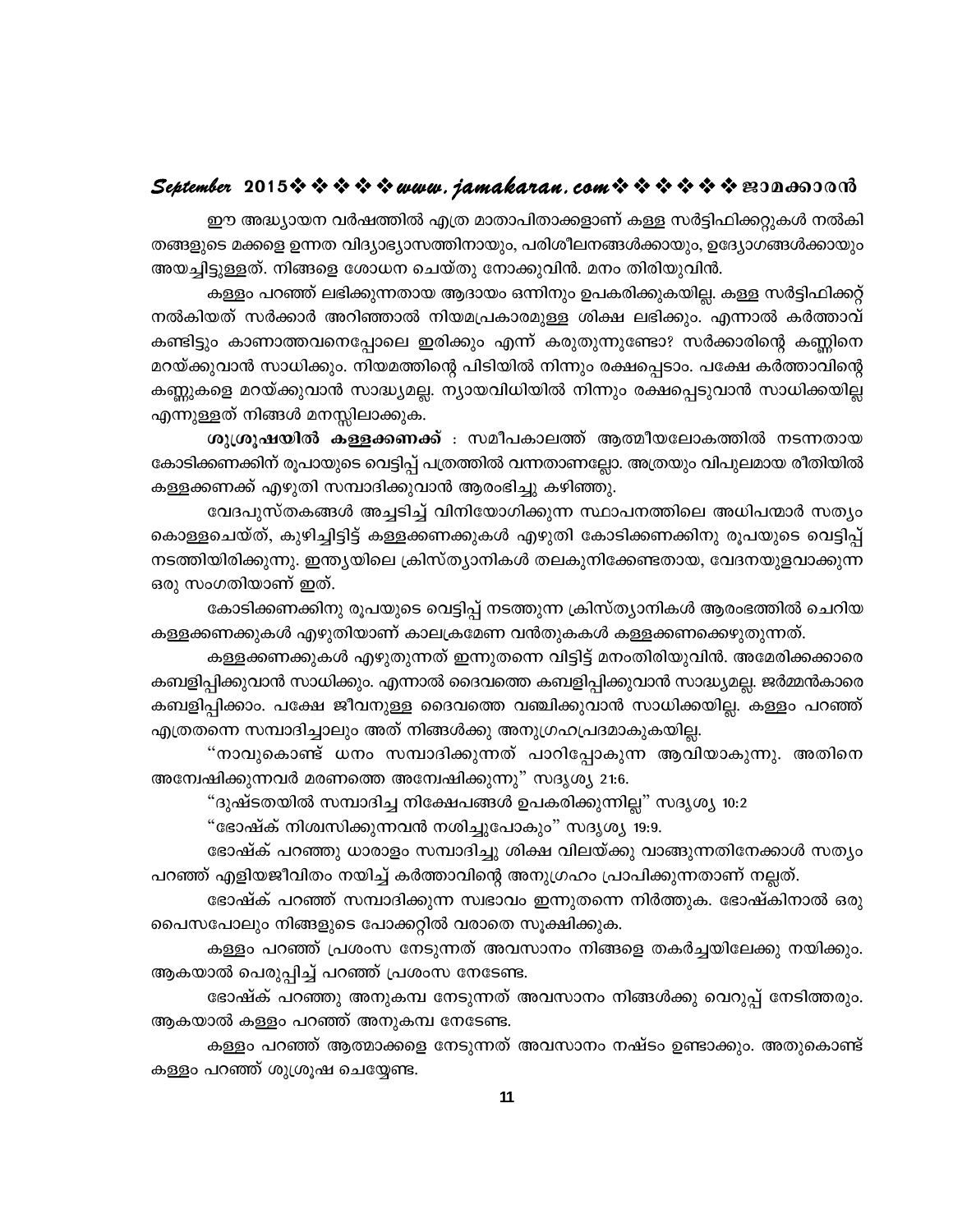കള്ളം പറഞ്ഞ് ദൈവനാമത്തിന് മഹിയുണ്ടാക്കുന്നത് അവസാനം ദൈവനാമത്തിനു ദുഷിപ്പുണ്ടാക്കും. അതുകൊണ്ട് കള്ളം പറഞ്ഞ് ദൈവനാമം മഹിമപ്പെടുത്തുവാൻ ശ്രമിക്കേണ്ട. കള്ളം പറഞ്ഞ് ഗവണ്മെന്റിന്റെ ആനുകൂല്യം നേടുന്നത് ഒടുവിൽ ദൈവത്തിന്റെ ആനുകൂല്യങ്ങളെ നിറുത്തലാക്കും. അതുകൊണ്ട് കള്ളംപറഞ്ഞ് ആനുകൂല്യങ്ങൾ നേടേണ്ട.

കള്ളം പറഞ്ഞ് സമ്പാദിക്കുന്നത് അവസാനം നഷ്ടമുണ്ടാക്കും. ആകയാൽ കള്ളം പറഞ്ഞ് സമ്പാദിക്കേണ്ട.

ആത്മാവ് പറയുന്നത് ചെവിയുള്ളവൻ കേൾക്കട്ടെ. പ്രിയമുള്ളവരേ നിങ്ങളെ ശോധന ചെയ്തു നോക്കുക. നിങ്ങൾ വളരെക്കാര്യങ്ങളിൽ കളളം പറയുന്നു. ശ്രദ്ധയോടുകുടെ നിങ്ങളുടെ കാര്യങ്ങൾ ശോധന ചെയ്ത് മനം തിരിയുക.

കള്ളം പറയുന്നത് വൃഥാ വർത്താനമാണ്. വൃഥാ വർത്തമാനത്തിന് കണക്കു പറയേണ്ടിവരും. മനം തിരിയുക.

## ഒരു പ്രധാന അറിയിപ്പ്

എന്നെ യോഗങ്ങൾക്കായി ക്ഷണിക്കുമ്പോൾ, ക്ഷണിക്കുന്നവർ ആരായിരുന്നാലും സഭാശുശ്രൂഷകൻ മുഖാന്തിരം ആവശ്യപ്പെട്ടാൽ മാത്രമേ തീയതി നൽകുവാൻ സാധിക്കുകയുള്ളൂ.

സഭാകമ്മിറ്റിയായി എന്നെ ക്ഷണിക്കുമ്പോൾ ആ ക്രമത്തിൽ നിങ്ങളുടെ (മാർത്തോമ്മാ അല്ലെങ്കിൽ സി.എസ്.ഐ) സഭാസുശ്രൂഷകന്റെ ഒപ്പും സീലും ഉണ്ടായിരുന്നാൽ മതി.

സഭയ്ക്കകത്ത് ഉണർവ്വുണ്ടാക്കുവാൻ ഭാരമുള്ളവനാണ് ഞാൻ. ആകയാൽ സഭയുടെ ബിഷപ്പ് അല്ലെങ്കിൽ സഭാശുശ്രൂഷകന്റെ അനുമതിയില്ലാത്ത സാധാരണ യോഗമായാലും പൊതുയോഗമായാലും ഞാൻ സംബന്ധിക്കുന്നതല്ല.

ഈ കാര്യത്തിൽ എന്നെ ക്ഷണിക്കുന്നവർ സഹകരിക്കണമെന്ന് അപേക്ഷിക്കുന്നു.

### $PDF$  ൽ ജാമക്കാരൻ മാസിക

ധാരാളം പേരുടെ ആവശ്യപ്രകാരം, ജാമക്കാരൻ മുഴുവനും ഫോട്ടോ സഹിതം, PDF വഴിയായി അയക്കുവാനുള്ള സംവിധാനം ഉണ്ട്. അതുകൊണ്ട് നിങ്ങളുടെ ഇ-മെയിൽ ഐ.ഡി അയച്ചുതന്നാൽ മാസിക മുഴുവനും അതുവഴി ലഭ്യമാക്കുന്നതാണ്. നിങ്ങൾ ഇ-മെയിൽ വഴി ഇത് ആവശ്യപ്പെട്ടാൽ, നിങ്ങളുടെ ഇ-മെയിൽ ഐ.ഡിയേ ഞങ്ങൾ പി.ഡി.എഫ് ലിസ്റ്റിൽ ചേർക്കുന്നതാണ്.

നിങ്ങളുടെ പ്രാർത്ഥനാ കുറിപ്പും ബൈബിൾ സംശയങ്ങളും കുടുംബ പ്രശ്നങ്ങൾക്കായുള്ള ആലോചനകളും കത്തുവഴിയായോ, ഇ-മെയിൽ മുഖാന്തിരമോ അയക്കുമെങ്കിൽ പ്രാർത്ഥിച്ചു ഞാൻ മറുപിട അയക്കുന്നതായിരിക്കും.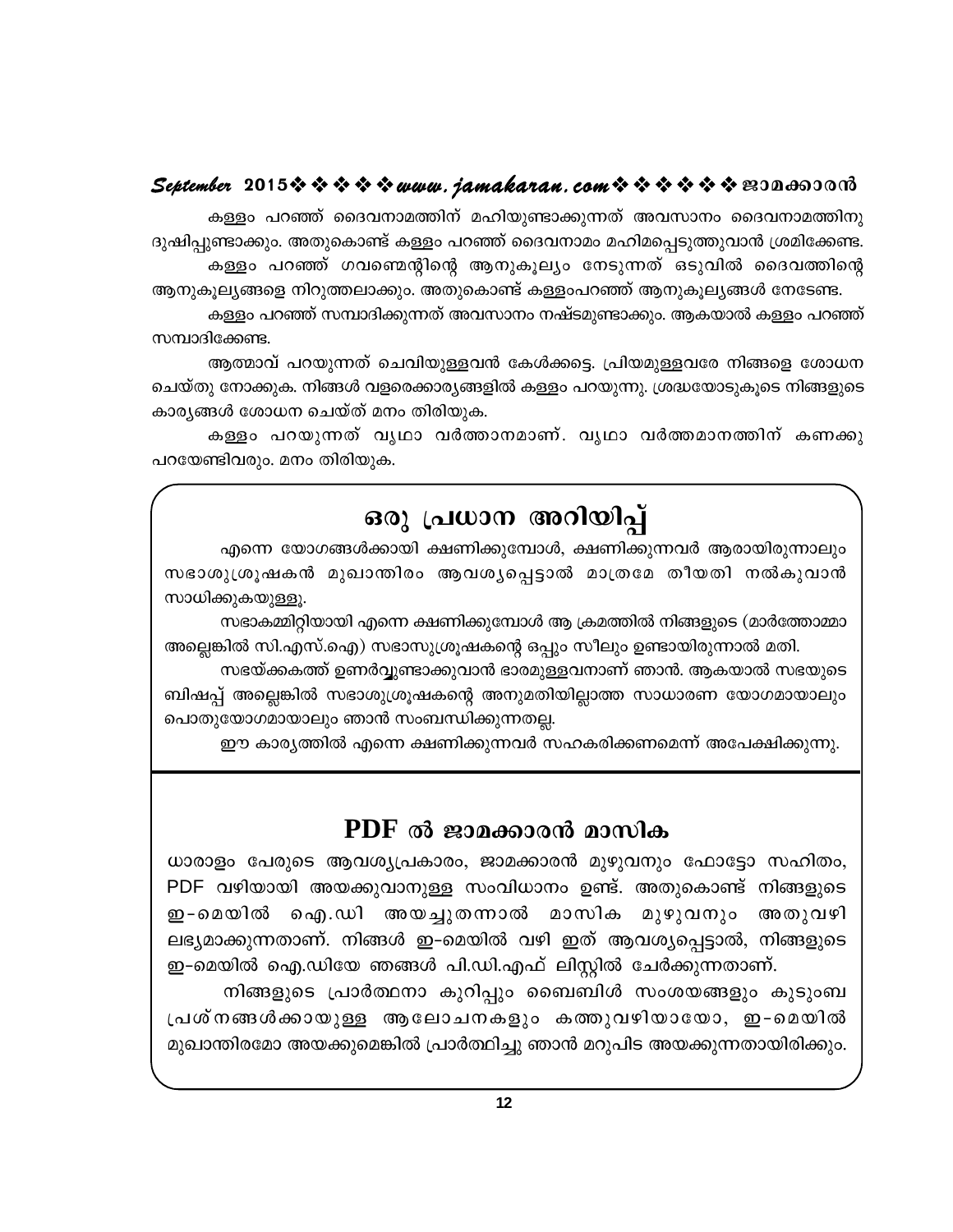## നിന്റെ വാക്കുകളാൽ നീതികരിക്കപ്പെടുകയോ കുറ്റം വിധിക്കപ്പെടുകയോ ചെയ്യും

നമുക്കു ചുറ്റും ഇന്നു കാണപ്പെടുന്ന സാഹചര്യങ്ങൾക്കു കാരണക്കാർ നാമും നമ്മുടെ വാക്കുകളുമാണെന്നു നിങ്ങൾ മനസ്സിലാക്കിയിട്ടുണ്ടോ. ആദാമിനെയും ഹവ്വയെയും പോലെ നാം നമ്മുടെ കുറ്റം സമ്മതിക്കാതെ നമ്മുടെ അധഃപതനത്തിനു മറ്റുളളവരെ പഴിചാരാൻ ശ്രമിക്കും.

ആദം ഹവ്വയെ കുറ്റപ്പെടുത്തി. ഹവ്വ ഒഴിഞ്ഞുമാറി കുറ്റം മുഴുവനും സർപ്പത്തിന്മേൽ ചുമത്തി. സർപ്പം തന്റെ കുറ്റം സമ്മതിച്ചു മൗനമായിരുന്നു. ഒരിക്കൽ വാക്കുകൾ സംസാരിച്ച് മിണ്ടാപ്രാണിയായ മൃഗം സംസാരിച്ചതുപോലെ, വൃഥാ ഉപദേശം ദൈവത്തിന്റെ പേരിൽ പറഞ്ഞ സർപ്പം തന്റെ കുറ്റം വെളിച്ചത്തായതുകൊണ്ടു മിണ്ടാതെ ഏറ്റുപറയാതെ മൗനമായിരുന്നു (ഉൽ  $3:12-14$ ).

സാത്താന്റെ ഈ സ്വഭാവം ഇന്നും നമ്മിൽ കാണുന്നുണ്ട്. ചിലപ്പോൾ എല്ലാ കാര്യങ്ങളും മറ്റുള്ളവർ അറിഞ്ഞു എന്നു മനസ്സിലായാൽ സർപ്പം കാണിച്ചതുപോലെ മിണ്ടാതെ ഇരിക്കുന്നു. എന്നാൽ വാസ്തവം എന്താണ്? <mark>നിന്റെ വാക്കുകളാൽ നീതീകരിക്കപ്പെടും</mark> എന്നു മനുഷ്യന്റെ സംസാരത്തെക്കുറിച്ചു യേശു പറഞ്ഞു (മത്താ 12:35,37). നിന്റെ വായിലെ വാക്കുകളാൽ നീ കുടുങ്ങിപ്പോയി നിന്റെ വായിലെ മൊഴികളാൽ പിടിക്കപ്പെട്ടിരിക്കുന്നു എന്നു ശലോമോൻ സദൃശൃവാകൃങ്ങളിൽ വൃക്തമാക്കിയിരിക്കുന്നു (സദൃ 6:2).

#### മനുഷൃൻ വിതയ്ക്കുന്ന വിത്തുകൾ

അതുകൊണ്ടു വായിലെ വാക്കുകൾ, മറുപടികൾ ഇവയെക്കൊണ്ട് മനുഷൃൻ അളക്കപ്പെടുന്നു. മനുഷ്യൻ ഏതിനെപ്പറ്റി വിചാരിക്കുന്നുവോ അതുതന്നെ അവന്റെ വായിൽ നിന്നു പുറപ്പെടും. ഹൃദയം നിറഞ്ഞു കവിയുന്നതല്ലോ വായ് പ്രസ്താവിക്കുന്നത്. അവൻ തന്റെ മനസ്സിൽ കണക്കുകൂട്ടുന്നതുപോലെയാകുന്നു (സദൃ 23:7). എന്തു പറയുന്നുവോ അതനുസരിച്ചുള്ള പ്രതിഫലം ഉണ്ടാകുന്നു. നിങ്ങളുടെ ചിന്തകളാണ് നിങ്ങളുടെ ജീവിതത്തിന്റെ വിത്തുകൾ (Thoughts are the seeds of your life). മനുഷ്യൻ വിതെക്കുന്നതു തന്നെ കൊയ്യും (ഗലാ 6:7). മനുഷൃൻ എന്തു വിതച്ചാലും അതു മുളച്ചുവളരും. കാരണം, അവൻ ദൈവസാദൃശ്യത്തിൽ, ദൈവത്തിന്റെ മഹിമയിൽ ദൈവത്തിന്റെ കയ്യാൽ സൃഷ്ടിക്കപ്പെട്ടവനാണ്. യിസ്ഹാക്ക് ദേശത്തു വിതച്ചു. ദൈവം അതിനെ അനുഗ്രഹിച്ചു. നൂറുമേനി വിളവുകിട്ടി (ഉല്പ 26:12). അതുകൊണ്ടു വിതയ്ക്കു കൊയ്ത്തിനും അടുത്ത ബന്ധം ഉണ്ട്.

#### നിങ്ങൾ ആരാണ്?

നിങ്ങളുടെ വാക്കുകൾ നിങ്ങളുടെ ആത്മീയ ചിത്രത്തെയും (Picture) നിങ്ങൾ വിതെച്ച വിത്തുകൾ അഥവാ നിങ്ങളുടെ വാക്കുകൾ നിങ്ങളുടെ ജീവിതനിലവാരത്തെയും (Standard) വെളിപ്പെടുത്തുന്നു. നിങ്ങളുടെ വാക്കുകൾ നിങ്ങളുടെ ജീവിതനിലയെ നിയന്ത്രിക്കുന്നു. എന്നുമാത്രമല്ല നിങ്ങളെയും അതു ബന്ധനത്തിലാക്കുന്നു. വായിൽ നിന്നുള്ള വാക്ക് നിങ്ങളുടെ സംഭാഷണത്തിൽ (Conversation) വെളിപ്പെടുന്നതു മൂലം നിങ്ങളുടെ തനിരൂപം (Inner Image) അഥവാ നിങ്ങൾ ആരാണെന്നു മറ്റുള്ളവർ അറിയുന്നു. നിങ്ങൾ ഏതിൽ വിശ്വസിക്കുന്നുവോ അതിനെക്കുറിച്ചു സംസാരിക്കുന്നു.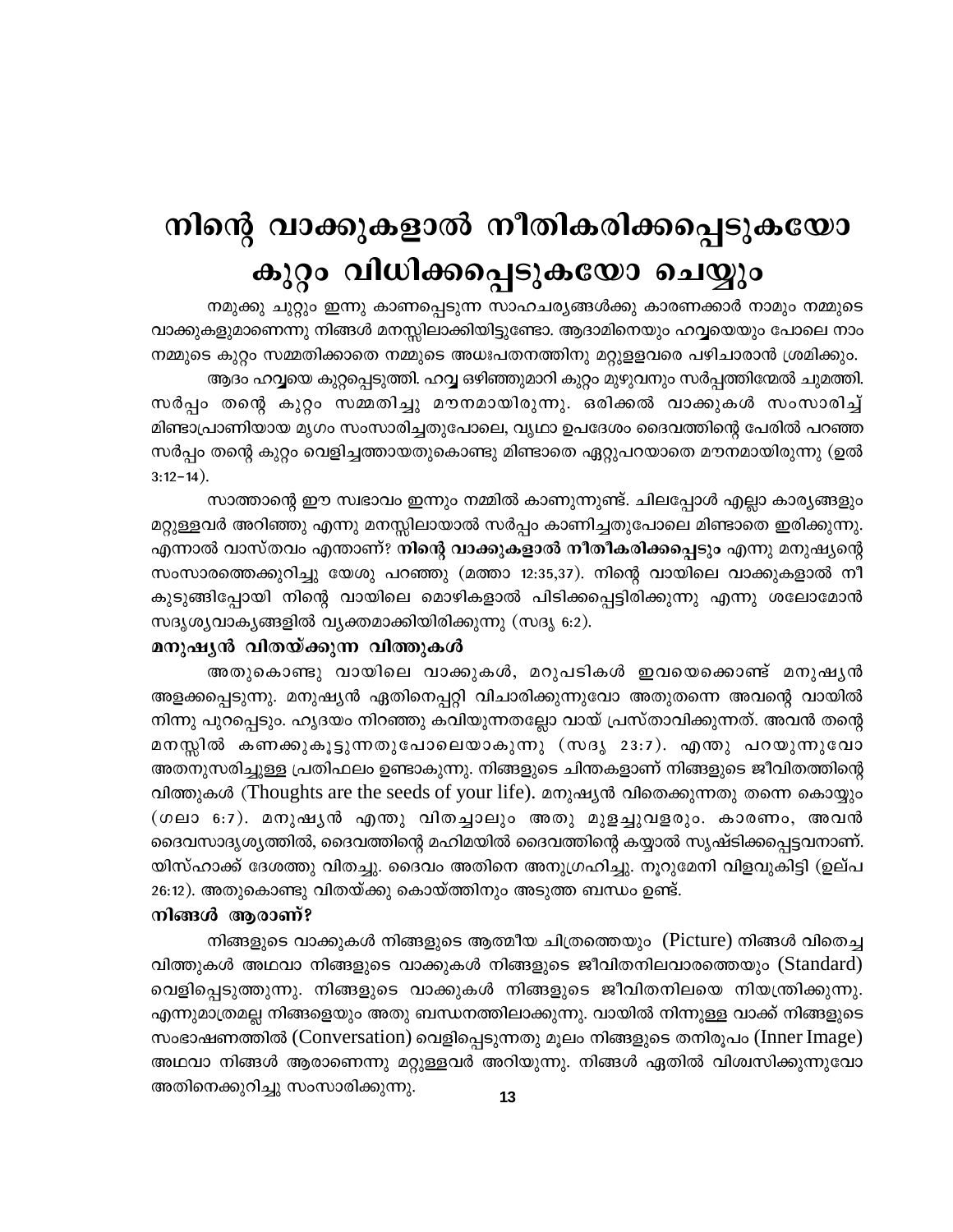#### 

പരാജയത്തിൽ വിശ്വസിച്ചാൽ പരാജയത്തെപ്പറ്റി ചിന്തിക്കും; സംസാരിക്കും. അധൈര്യം, ഭയം, വ്യാധി, അവിശ്വാസം എന്നിവയൊക്കെ വിശ്വസിച്ചാൽ അതിനെക്കുറിച്ചു ചിന്തിക്കും; സംസാരിക്കും. അതുതന്നെ നിങ്ങളുടെ പശ്ചാത്തലമായി കാണും. അതുതന്നെ അവന്റെ സാഹചര്യമാകും. അതായത് അവൻ പറഞ്ഞതുപോലെ തന്നെ സംഭവിക്കും.

യേശു, തന്നെ പിൻപറ്റുന്ന വിശ്വാസികളെ നോക്കി, അവൻ പറഞ്ഞതുപോലെ സംഭവിക്കും എന്നു ഞാൻ സത്യമായിട്ടു നിങ്ങളോടു പറയുന്നു എന്നു തെളിവായി പറഞ്ഞു (മർക്കൊ 11:23). ഇവിടെ ഓരോരുത്തരും തങ്ങളുടെ ചുറ്റുപാടിനെത്തന്നെ മാറ്റുന്നതിനുള്ള വഴിയുണ്ടാക്കുന്നു. അങ്ങനെ മാറ്റത്തിനുള്ള മാർഗ്ഗം, സംശയിക്കാതെ ഹൃദയത്തിൽ ചിന്തിച്ച് അല്ലെങ്കിൽ വിശ്വസിച്ചു പിന്നീടു പറഞ്ഞാൽ അവൻ പറഞ്ഞതുപോലെ സംഭവിക്കും. ആദ്യമായി ഏദൻ തോട്ടത്തിൽ സാത്താനാൽ കൊണ്ടുവരപ്പെട്ട ദുഷിച്ച വിത്താണ് (Evil Seed) സംശയം. അത് ഇന്നും നാമറിയാതെ നമ്മിൽ വളരുന്നു. തന്മൂലം നിങ്ങളാൽ അതു സാദ്ധ്യമല്ല. ഇങ്ങനെ സംഭവിക്കുകയില്ല. ഇതു അസാദ്ധ്യമാണ് എന്നെല്ലാം ചിന്തിക്കുന്ന മാത്രയിൽ നിങ്ങളെ നിങ്ങൾതന്നെ നശിപ്പിക്കുന്നു. എനിക്കു ഇതിൽ വിശ്വാസമേയില്ല എന്നു നിങ്ങളുടെ സംഭാഷണവേളയിൽ പറഞ്ഞ ഉടൻ സംശയം (Doubt) ഒരു ഭൂതം പോലെ നിങ്ങളെ ബന്ധിക്കുന്നു. നിങ്ങൾ പരാജയത്തെ (Failure) പ്പറ്റി പറയുമ്പോൾ നിതൃതോൽവിയാൽ ബന്ധിക്കപ്പെടുന്നു. ഭയത്തെ ഏറ്റുപറയുമ്പോൾ അതായത് ഭയം തോന്നുന്നു എന്നു പറഞ്ഞ ഉടൻ നിങ്ങൾ ഭയത്താൽ വലയം ചെയ്യപ്പെടുന്നു. ബലഹീനത തോന്നുന്നു എന്നു നിങ്ങളുടെ സ്നേഹിതരോടു പറയുമ്പോൾ ബഹലീനത നിങ്ങളെ ഭരിക്കുന്നു. ഒരു ആസ്മാരോഗിയെ കാണുമ്പോൾ എനിക്കും അങ്ങനെ വരുമോ എന്നു വിചാരിക്കുമ്പോൾ ശ്വാസംമുട്ടൽ അനുഭവപ്പെട്ടതുപോലെ ഒരു തോന്നലുണ്ടാകുന്നു. ക്ഷയരോഗി ചുമച്ചു തുപ്പുന്നതു കാണുമ്പോൾ അതു കാണുന്ന എനിക്കും ഇങ്ങനെ സംഭവിക്കുമോ എന്ന ചിന്ത ഉണ്ടാകുന്നു. അതുപോലെ നാം അറിയാതെ ചമയ്ക്കുവാൻ ആരംഭിക്കുന്നു. ഒരു വിധവയെ ഭർത്തൃമതിയായ സ്ത്രീ കാണുമ്പോൾ ഞാനും വിധവയായിത്തീരുമോ, എന്റെ ഭർത്താവു അവളുടെ ഭർത്താവിനെപ്പോലെ മരിച്ചുപോകുമോ എന്ന തെറ്റായ ചിന്തയുടെ വിത്തു വിതെക്കുന്നു. പിന്നെ അതു അനുഭവിക്കേണ്ടി വരുന്നു. നാം അറിയാതെ വ്യർത്ഥമായതു സംസാരിക്കുന്നു. എന്നാൽ നാം വിതെച്ചതിനെ സമ്മതിക്കാൻ മനസ്സില്ലാതെ മറ്റുള്ളവരുടെമേൽ പഴിചാരുന്നു. ഇതു വാസ്തവല്ലേ? ഒരു അദ്ധ്യാപകൻ തന്റെ നല്ല വിദ്യാർത്ഥിയെ നോക്കി മഠയൻ, എന്നോ മൂഢൻ എന്നോ പറയുമ്പോൾ അതിനെ അവന്റെ മനസ്സിൽ ഒരു വിത്തായി അംഗീകരിച്ചു അതിനെപ്പറ്റിതന്നെ ചിന്തിക്കുവാൻ ആരംഭിക്കുന്നു. അദ്ധ്യാപകൻ എന്ന മഠയൻ എന്നു പറഞ്ഞുവല്ലോ. അതുകൊണ്ടു ഞാൻ മഠയൻതന്നെ എന്നു വിശ്വസിക്കുകയും അതനുസരിച്ചു പ്രവർത്തിക്കുകയും ചെയ്യുന്നു. മാതാപിതാക്കൾ വീട്ടിൽ തങ്ങളുടെ മക്കളെ പോത്ത്, പിശാച്, നാശം എന്നെല്ലാം സംബോധ ചെയ്യുമ്പോൾ ആ കുട്ടികളുടെ മനസ്സിൽ പോത്തിന്റെ സ്വഭാവം, പിശാചിന്റെ സ്വഭാവം തുടങ്ങിയവ ഉണ്ടാകുന്നു. ഇതിനെല്ലാം മൂലകാരണം നമ്മുടെ വായിലെ വാക്കുകളാണ്. അപ്രകാരം നമ്മുടെ വായിലെ വാക്കുകളാണു നമ്മുടെ എല്ലാ ജീവിത വിപരീതങ്ങൾക്കും കാരണം. മനുഷ്യൻ പറയുന്ന ഏതു വാക്കിനും ദൈവമുമ്പാകെ കണക്കു ബോധിപ്പിക്കേണ്ടിവരും. തന്റെ ദൂതന്മാർ മുഖേന അതിനെ സദ്ധർത്തമാനമായി ഘോഷിക്കാറ് പതിവുണ്ടായിരുന്നു. കർത്താവിന്റെ സുവിശേഷം, യേശുക്രിസ്തുവിനെ പൂർണ്ണമായി ഉൾക്കൊണ്ട സദ്ധർത്തമാനമാണ്. കർത്താവായ യേശുക്രിസ്തുവിന്റെ ജനനം, മരണം, ഉയിർത്തെഴുന്നേൽപ്പ്, രക്ഷ മുതലായവ അടിസ്ഥാനമായി ഉൾക്കൊണ്ടതാണ് ആ ദുത്.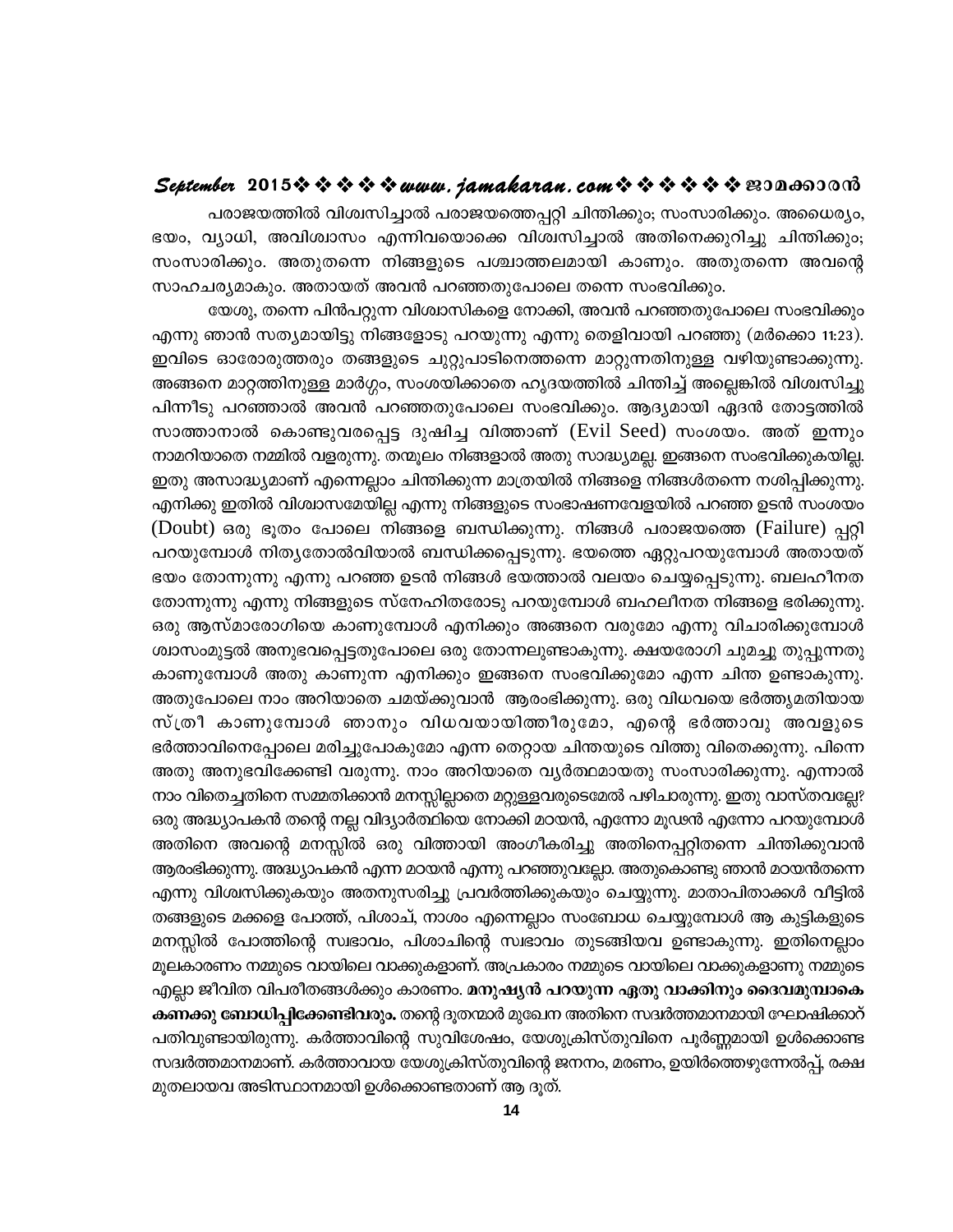## വിളി (CALL)

രക്ഷിക്കപ്പെട്ട ദൈവമക്കളുടെയിടയിൽ അടിക്കടി ഉപയോഗിക്കുന്ന പദങ്ങളിൽ വിളിയും ഒന്നാണ്. ലോകപരമായി ചില വിളികളുണ്ടാകുമ്പോൾ, ആര്, എവിടെ നിന്ന്, എന്തിനുവേണ്ടി, ആർക്ക് എന്നെല്ലാം നാം മനസ്സിലാക്കുന്നു.

അതുപോലെ ആത്മീയമായും നമുക്കുണ്ടാകുന്ന വിളിയിൽനിന്നും ഇത്രയും കാര്യങ്ങൾ നാം മനസ്സിലാക്കണം. ചിലർ ഇതിനെക്കുറിച്ച് അറിയാത്തതുകൊണ്ട്, ഇതിന്റെ മേന്മ മനസ്സിലാക്കാതെ വിളിയുടെ മാഹാത്മ്യത്തെ അലക്ഷ്യമാക്കിക്കളയുന്നു.

പത്രോസ് അപ്പോസ്തലനും ഈ വിഷയത്തെക്കുറിച്ച് ഇപ്രകാരം പറയുന്നു "അതുകൊണ്ടു സഹോദരന്മാരെ നിങ്ങളുടെ വിളയും തിരഞ്ഞെടുപ്പും ഉറപ്പാക്കുവാൻ അധികം ശ്രമിപ്പിൻ. ഇങ്ങനെ ചെയ്താൽ നിങ്ങൾ ഒരുനാളും ഇടറിപ്പോകാതെ നമ്മുടെ കർത്താവും രക്ഷിതാവുമായ യേശുക്രിസ്തുവിന്റെ നിതൃരാജ്യത്തിലേക്കുള്ള പ്രവേശനം ധാരാളമായി പ്രാപിക്കും." 2 പത്രോസ്  $1:10.$ 

അവസാന കാലഘട്ടത്തിലുണ്ടായിക്കൊണ്ടിരിക്കുന്ന ഈ വിളിയുടെ മാഹാത്മ്യം ചിന്തിക്കേണ്ടുന്നതും വിളിയെപ്പറ്റി ഉറപ്പാക്കേണ്ടതും വളരെ ആവശ്യമാണ്.

#### എല്ലാവർക്കും നൽകപ്പെടുന്ന വിളി

ഒന്നാമതായി ഇതിനെപ്പറ്റി യേശുക്രിസ്തു പറഞ്ഞ ഒരുപമയിൽ നിന്നു സാധാരണയായുള്ള വിളിയെപ്പറ്റി നമുക്കു മനസ്സിലാക്കാം. സ്വർഗ്ഗരാജ്യം തന്റെ പുത്രനുവേണ്ടി കല്യാണസദ്യ കഴിച്ച ഒരു രാജാവിനോടു സദൃശ്യം. (മത്തായി 22:2)

ഈ രാജാവ് കല്യാണസദ്യ ഒരുക്കിയ ശേഷം എല്ലാവരെയും ക്ഷണിക്കുവാൻ തന്റെ ദാസന്മാരെ പറഞ്ഞയച്ചു. എന്നാൽ അവരോരുത്തരും ഓരോ കാരണങ്ങൾ പറഞ്ഞ് ക്ഷണം നിരസിച്ചു. വിളിക്കപ്പെട്ടവർ അയോഗ്യരായിത്തീർന്നത് അഥവാ ക്ഷണം നിരസിച്ചത് രാജാവ് അറിഞ്ഞപ്പോൾ വഴിയിലും, ചന്തസ്ഥലങ്ങളിലും കാണുന്ന എല്ലാവർക്കും ക്ഷണം അയച്ചു.

ഇവിടെ കല്ല്യാണസദ്യയ്ക്കു വിളിക്കപ്പെട്ടവർ എന്നത് യഹൂദന്മാരെക്കുറിക്കുന്നു. രക്ഷയുടെ വിളി എന്നത് യേശുക്രിസ്തു മുഖാന്തിരം ആദ്യം യഹൂദന്മാർക്കാണ് നൽകപ്പെട്ടത്.....ര**ക്ഷ** യഹുദന്മാരുടെ ഇടയിൽ നിന്നല്ലോ വരുന്നത്. (യോഹ 4:22)

പക്ഷെ അവരോ ഈ ഉന്നതമായ വിളിയെ നിരസിച്ചു. ഇത്ര വലിയ രക്ഷയ്ക്കു അന്യരായിത്തീർന്നു. ഇപ്രകാരം യഹൂദന്മാർ രക്ഷയുടെ വിളിക്കു അയോഗ്യരായിത്തീർന്നപ്പോൾ അതേ വിളി ജാതികളിലുള്ള എല്ലാവർക്കും നൽകപ്പെട്ടു.

ഇതിൽ രാജാവിനെ പിതാവിനും, പുത്രനെ യേശുക്രിസ്തുവിനും സാദൃശ്യമായി കാണുന്നു. പിതാവായ ദൈവത്തിൽ നിന്നും പുത്രനായ യേശുക്രിസ്തു മുഖാന്തിരം വരുന്ന ഈ രക്ഷയുടെ വിളി സ്വീകരിച്ച എല്ലാവരും ഭാഗ്യവാന്മാരാണ്. എന്നാലും **ഇവരെക്കാൾ കൂടുതൽ** ഭാഗൃവാന്മാരുമുണ്ട്. ഇവർ കല്യാണസദ്യയ്ക്കു ക്ഷണിക്കപ്പെട്ടവരല്ല. പിതാവായ ദൈവത്താൽ തന്റെ പുത്രനായ യേശുക്രിസ്തുവിന്റെ മണവാട്ടിയാകുവാനായി ക്ഷണിക്കപ്പെട്ടവർതന്നെ. ഈ വിളി പിതാവായ ദൈവത്താൽ പരിശുദ്ധാത്മാവ് മുഖാന്തിരം നൽകപ്പെടുന്നതാണ്. ആദ്യമായി നൽകുന്ന രക്ഷയുടെ വിളി സ്വീകരിക്കാത്തവർക്ക് രണ്ടാമതായി നൽകപ്പെടുന്ന മണവാട്ടിയായുള്ള ക്ഷണം സ്വീകരിക്കുവാൻ സാദ്ധ്യമല്ല.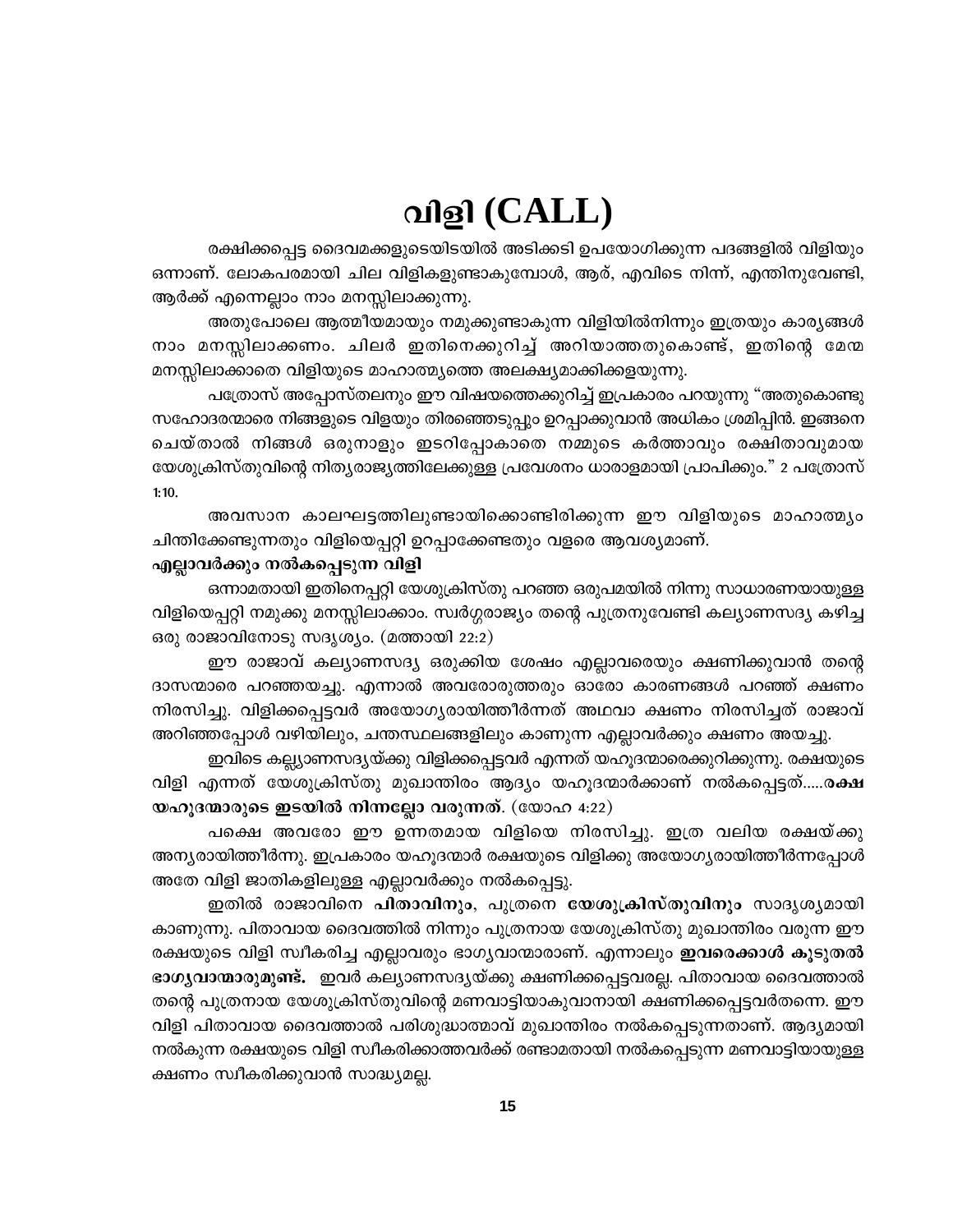മണവാട്ടിയാകണമെങ്കിൽ, രക്ഷയെന്നു പറയപ്പെടുന്ന ഒന്നാമത്തെ വിളി സ്വീകരിക്കണം എന്നത് വളരെ ആവശ്യമാണ്. വിശ്വാസികൾ മണവാട്ടിയാകുവാനായി നൽകപ്പെടുന്ന ഈ രണ്ടാമത്തെ വിളിയെപ്പറ്റി കൂടുതൽ ചിന്തിക്കണം.

#### മണവാട്ടിയാകുവാനുള്ള വിളി

മേൽപറഞ്ഞപ്രകാരം പരിശുദ്ധാത്മാവ് മുഖാന്തിരം ക്രിസ് തുവിന്റെ മണവാട്ടിയാകുവാനുള്ള വിളി നൽകപ്പെടുന്നു. ഈ വിളിയെ സ്വീകരിക്കുന്ന ദൈമക്കൾക്കു മണവാട്ടിയായി മാറ്റപ്പെടുവാനുള്ള ഉപദേശവും പ്രമാണങ്ങളും വെളിപ്പെടുത്തി നൽകപ്പെടുന്നു. ജനങ്ങൾ പരിശുദ്ധാത്മാഭിഷേഷം പ്രാപിച്ചിരുന്നാലും ഈ വിധത്തിലെ വെളിപാട് ഇല്ലാതെയിരുന്നാൽ മണവാട്ടിയാകുവാൻ സാദ്ധ്യമല്ല.

റിബെക്കായുടെ ജീവിതചരിത്രം ഇതിനോടു സാമൃപ്പെടുത്താം. യിസ്ഹാക്കിന്റെ വിവാഹത്തിനായി എലയാസർ ബെഥുവേലിന്റെ ഭവനത്തിനു സമീപമെത്തി. തന്റെ യജമാനനായ അബ്രഹാമിനെയും, യിസ്ഹാക്കിനെയുംപറ്റി അവരോടു പറഞ്ഞപ്പോൾ യിസ്ഹാക്കിന്റെ മണവാട്ടിയാകുവാൻ എലയാസർ മുഖാന്തിരം അബ്രഹാമിൽ നിന്നുവന്ന ക്ഷണം അവൾ സ്വീകരിച്ചു.

അവൾ എലയാസർ മുഖാന്തിരം അബ്രഹാമിനെയും, യിസഹാക്കിനെയും പറ്റിയുള്ള വെളിപാടു ലഭിച്ചപ്പോൾ (1) തന്റെ പിതൃഭവനത്തെ ഉപേക്ഷിക്കുവാനും (2) മരുഭൂമിയിൽ യാത്ര ചെയ്യുവാനും (3) കൂടാമടിച്ചു താമസിക്കുവാനും ഒരുങ്ങി. അവൾ പ്രാപിച്ച വെളിപാടാണു മണവാളൻമൂലം ഇപ്രകാരമുള്ള ഒരു ത്യാഗജീവിതത്തിനു ഒരിക്കിയത്.

പിതൃഭവനം വിട്ടപ്പോൾ അവൾ എല്ലാവരും കൂടിവന്നു റിബെക്കയെ അനുഗ്രഹിച്ചു....സഹോദരീ നി അനേകമായിത്തീരുക.....(ഉൽപ 24:60) റിബെക്കയുടെ മറ്റു സഹോദരികളും, യിസ്ഹാക്കിനെപ്പറ്റി കേട്ടപ്പോൾ, ഒരു പക്ഷേ ഇഷ്ടപ്പെട്ടു കാണും.

എന്നാൽ ബെഥൂവേലിന്റെ ഭവനം വിടുവാനും, മരുഭൂയാത്ര ചെയ്യുവാനും ഇഷ്ടപ്പെട്ടിരിക്കയില്ലെന്നും ഇവിടെ ചിന്തിക്കാം. സഹോദരിമാരുടെയിടയിൽനിന്നും തിരഞ്ഞെടുക്കപ്പെട്ട ഒരു റിബേക്ക ഒട്ടകപ്പുറത്തു കയറി തന്റെ യാത്ര ആരംഭിച്ചു.

രക്ഷിക്കപ്പെട്ട എല്ലാവരും ഒരർത്ഥത്തിൽ സഹോദരികളാണ്. അങ്ങനെയുള്ള എല്ലാവരും മണവാളനെപ്പറ്റി കേൾക്കുക മാത്രമല്ല അവനെ മണവാളനായി പ്രാപിക്കുവാനും വാഞ്ഛിക്കുന്നു. എന്നാലും ഇപ്രകാരം ശ്രേഷഠമായ വെളിപാടു പ്രാപിക്കാത്തതുമൂലം റിബെക്കെയെപ്പോലെ ത്യാഗജീവിത്തിലേക്കു അഥവാ പ്രതിഷ്ഠാജീവിതത്തിലേക്കു കാൽവയ്ക്കുവാൻ സാദ്ധ്യമല്ല. വീട്ടിലിരുന്നുകൊണ്ടു റിബെക്കയെ അനുഗ്രഹിച്ച മറ്റുള്ളവരെപ്പോലെ മേന്മയേറിയ പ്രതിഷ്ഠ, ത്യാഗം, ആത്മീയവളർച്ച എന്നിവയെപ്പറ്റി പുകഴ്ത്തിപ്പറയുന്നു.

എന്നാലും തങ്ങളെ അതിനുവേണ്ടി ഏൽപ്പിക്കുവാൻ ഇഷ്ടമില്ലാത്തവരായിക്കാ ണപ്പെടുന്നു.

ഇപ്രകാരം മേന്മയേറിയ കാര്യങ്ങൾ അറിഞ്ഞിരിക്കുന്നതുകൊണ്ടും ആത്മീയവളർച്ചയെപ്പറ്റി പ്രസംഗിക്കുന്നതുകൊണ്ടും എന്താണു പ്രയോജനം? ഈ അനുഭവങ്ങൾ ജീവിതത്തിൽ പ്രായോഗികമാക്കുന്നില്ലായെങ്കിൽ ക്രിസ്തുവിന്റെ മണവാട്ടിയായി മാറ്റപ്പെടുവാൻ സാദ്ധ്യമല്ല.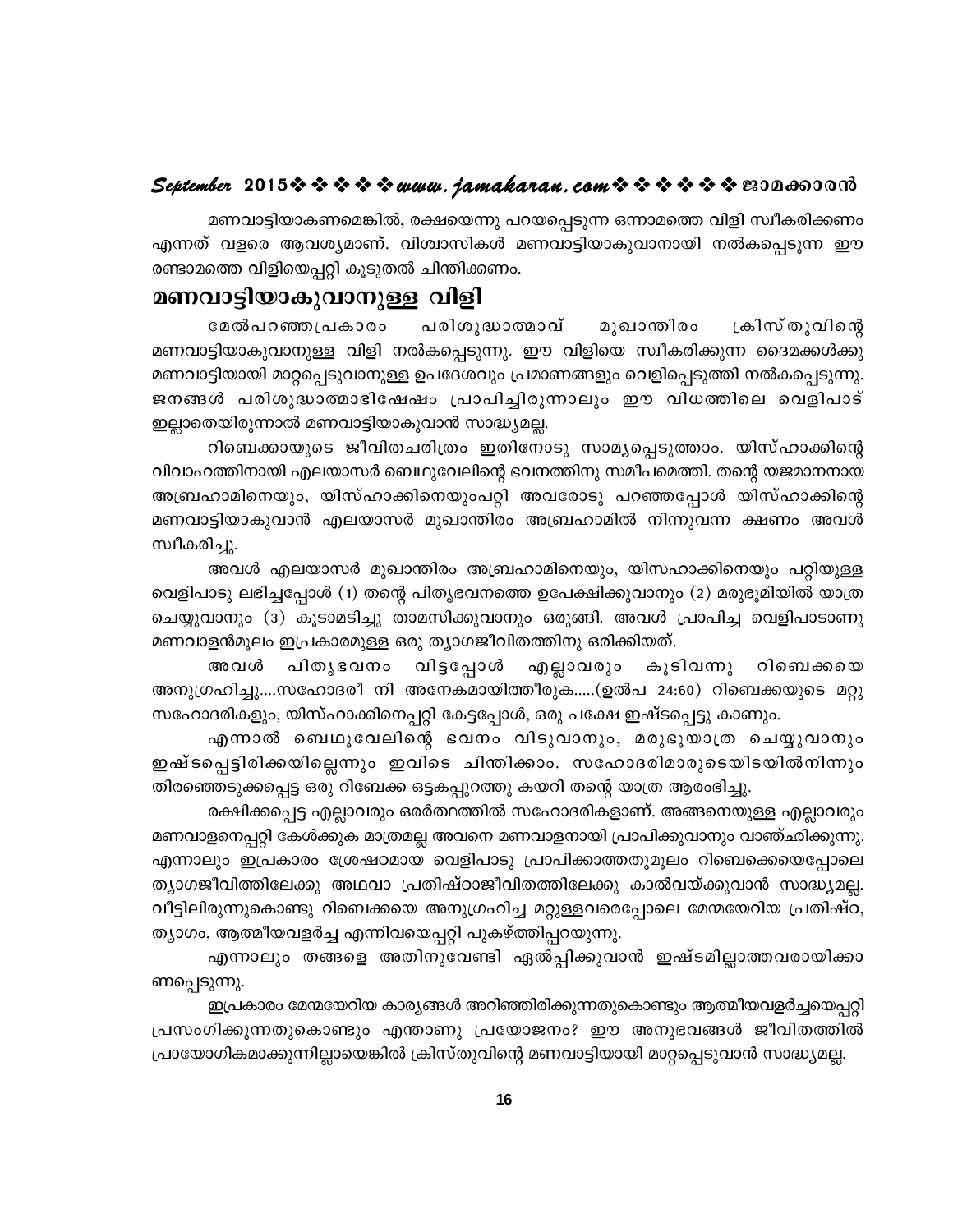### September 2015 \* \* \* \* \* www.jamakaran.com \* \* \* \* \* \* \* 2010 യേശുവിനെക്കുറിച്ചുള്ള ഇടവിടാത്ത ചിന്ത

ഒട്ടകപ്പുറത്തു കയറി യാത്ര ആരംഭിച്ച റിബെക്കയുടെ മനസ്സിൽ, ചില നാളുകൾക്കുള്ളിൽ മണവാളനെ കാണും എന്ന ചിന്തയല്ലാതെ മറ്റു ചിന്തകൾ കാണുവാൻ വഴിയില്ല. ആഹാരം കഴിക്കുമ്പോഴും, നടക്കുമ്പോഴും, ഉറങ്ങുവാൻ ശ്രമിക്കുമ്പോഴും മണവാളനെക്കുറിച്ചുള്ള ചിന്തമാത്രം ഉണ്ടായിരിക്കും. യിസ്ഹാക്കിനെ കാണുവാൻ വേണ്ടി അവളുടെ കണ്ണുകൾ ലക്ഷ്യത്തിലേക്ക്, കനാനെ നോക്കിയിരുന്നു. മണവാട്ടിയായി മാറ്റപ്പെടുവാൻവേണ്ടി മരുഭൂവിൽ യാത്ര ചെയ്തുകൊണ്ടിരുന്ന ഒരു വിശ്വാസിയുടെ വാഞ്ഛ മണവാളനായ യേശുക്രിസ്തുവിനെ കാണണം എന്നതല്ലാതെ മറ്റൊന്നുമല്ല.

#### മരുഭൂയാത്ര

യേശുക്രിസ്തുവിനെ സ്നേഹിക്കുന്ന ഒരു വ്യക്തിക്കു ദൈവം ഒരുക്കിയിരിക്കുന്ന വഴി മരുഭൂമിയിൽക്കൂടെയാണ്. മുമ്പുള്ളവയെ നിങ്ങൾ ഓർക്കേണ്ട, പണ്ടുള്ളവയെ നിരൂപിക്കയും വേണ്ട. ഇതാ ഞാൻ പുതിയതൊന്നു ചെയ്യുന്നു. അതു ഇപ്പോൾ ഉത്ഭവിക്കും, നിങ്ങൾ അതു അറിയുന്നില്ലയോ അതേ, ഞാൻ മരുഭൂമിയിലൊരു വഴിയും നിർജ്ജനപ്രദേശത്ത് നദികളും ഉണ്ടാക്കും. യെശ 43:18,19.

എന്നാൽ ക്രിസ്തുയേശുവിൽ ഭക്തിയോടു ജീവിപ്പാൻ മനസ്സുള്ളവർക്കു എല്ലാം ഉപദ്രവം ഉണ്ടാകും. (2 തിമെ 3:12).

ക്രിസ്തുവിൽ വിശ്വസിപ്പാൻ മാത്രമല്ല, അവനുവേണ്ടി കഷ്ടം അനുഭവിപ്പാനുകൂടെ നിങ്ങൾക്കു വരം നൽകിയിരിക്കുന്നു. (ഫിലി 1:29)

ഈ മരുഭൂയാത്രയിൽ പല പ്രശ്നങ്ങളും വേദനകളും പ്രയാസങ്ങളുമുണ്ട്. എന്നാലും ക്രിസ്തുവിനെ കാണും എന്നുള്ള സന്തോഷം മനസ്സിലുണ്ടെങ്കിൽ മരുഭൂയാത്രയിൽ ലോകം നൽകാത്ത ഒരു സുഖം ഉണ്ടാകുന്നു.

അവൻ അവളെ സ്നേഹിക്കകൊണ്ടു അതു അവനു അൽപകാലം പോലെ തോന്നി (ആ ഏഴുവർഷം) ഉൽപ 29:20.

ഇതുപോലെ മണവാളനായ യേശുക്രിസ്തുവിനെ കാണുവാൻ ആഗ്രഹിക്കുന്നവർക്കും പ്രശ്നങ്ങളും, വേദനകളും അൽപമായി തോന്നും. അതുകൊണ്ട് പത്രോസ് തന്റെ ലേഖനത്തിൽ അൽപകാലത്തേക്ക് കഷ്ടം സഹിക്കുന്ന നിങ്ങളെ എന്നു പറയുന്നു. 1 പത്രോ 5:10. നമ്മുടെ പ്രശ്നങ്ങളും, വേദനകളും, രോഗങ്ങളും, പരാജയങ്ങളും, നിരാശകളും, അപമാനങ്ങളും നിറഞ്ഞ ഈ മരുഭൂവിൽ കുടെയുള്ള ലോകയാത്ര തീരുവാൻ അല്പകാലം മാത്രമേയുള്ളു. ഈ അല്പകാലം നമ്മൾ പ്രശ്നങ്ങൾ സഹിക്കുമെങ്കിൽ സന്തോഷം നിറഞ്ഞ ജീവിതത്തിൽ മണവാളനോടുകൂടെ എന്നെന്നുമായി നാം വാഴും.

ഈ ശ്രേഷ്ഠമായ വിളിയും, വെളിപാടും ലഭിച്ച ദൈവജനങ്ങൾക്കു പലവിധമായ ആഗ്രഹങ്ങളും ലൗകീക ചിന്തകളും ഇടയ്ക്കിടയ്ക്കു ഉണ്ടാകുന്നു. ഇതുമൂലം തങ്ങളുടെ യാത്ര തുടരുവാൻ സാധിക്കാത്ത വിധം മരുഭൂമി ഇവരെ വിഴുങ്ങുന്നു. മരുഭൂമിയിൽ വെച്ചുതന്നെ ഇവർ നശിപ്പിക്കപ്പെടുന്നു.

സഹോദരന്മാരെ, നിങ്ങളുടെ വിളിയെ നോക്കുവിൻ എന്നു പൗലോസ് അപ്പോസ്തലൻ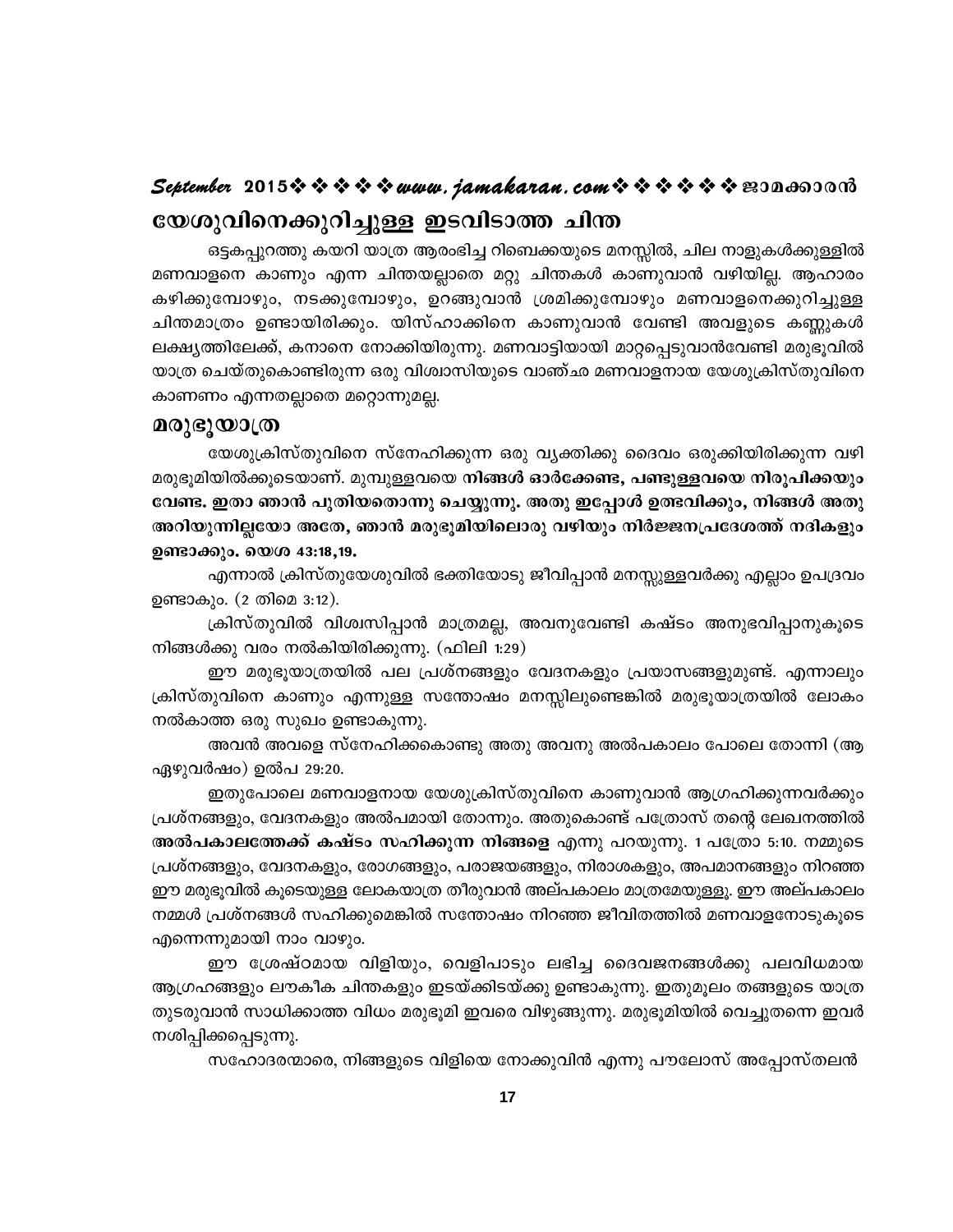### September 2015  $\hat{\mathbf{v}} \cdot \hat{\mathbf{v}} \cdot \hat{\mathbf{v}} \cdot \hat{\mathbf{v}}$  www.jamakaran.com  $\hat{\mathbf{v}} \cdot \hat{\mathbf{v}} \cdot \hat{\mathbf{v}} \cdot \hat{\mathbf{v}}$  and  $\hat{\mathbf{v}}$

മുന്നറിയിപ്പു നൽകുന്നു (1കൊരി 1:26). മണവാട്ടി ആകുവാൻവേണ്ട വിളിക്കപ്പെട്ട വിളി ശ്രേഷ്ഠമായ വിളിയാണ്. ഈ വിളി ലഭിച്ച ജനങ്ങൾക്കു ഒരു പ്രത്യേക വഴിയും ജീവിതവുമുണ്ട്. ഈ ദിവസങ്ങളിൽ ചിലർ തങ്ങളുടെ മേന്മയേറിയ ജീവിതത്തെ നഷ്ടപ്പെടുത്തിയവരായി മുൻപു എപ്പോഴോ ലഭിച്ച രക്ഷയുടെ അനുഭവത്തെപ്പറ്റി പുകഴ്ച പറഞ്ഞുകൊണ്ടിരിക്കുന്നു.

പഴയ നിയമകാലത്തിൽ സമാഗമന കൂടാരത്തിലുള്ള സാക്ഷ്യപ്പെട്ടകത്തിൽ പൊൻപാത്രത്തിൽ മന്നാ ഇട്ടുവെയ്ക്കപ്പെട്ടിരിക്കുന്നതായി കാണുന്നു. ഈ മന്നാ പൊൻപാത്രത്തിലിട്ടു ദൈവസാന്നിദ്ധ്യത്തിൽ സൂക്ഷിക്കപ്പെട്ടിരുന്നു. പൊൻപാത്രം പ്രതിഷ്ഠയും ജീവിതവും ഉള്ളവരെ കുറിക്കുന്നു.

തങ്കത്തോട് തുല്യരായിരുന്ന സിയോന്റെ വിശിഷ്ട പുത്രന്മാരെ കുശവന്റെ പണിയായ മൺപാത്രങ്ങളെപ്പോലെ എണ്ണിയിരിക്കുന്നതെങ്ങനെ? (വിലാ 4:2). ചിലർ ഈ ശ്രേഷ്ഠമായ പ്രതിഷ്ഠയെയും ജീവിതത്തെയും നഷ്ടപ്പെടുത്തിയതുകൊണ്ട്, മേൽപ്പറഞ്ഞ പ്രകാരം കുശവന്റെ പണിയായ മൺപാത്രങ്ങൾപോലെ എണ്ണപ്പെട്ട സീയോന്റെ വിശിഷ്ട പുത്രന്മാരെപ്പോലെ ആയിത്തീരുന്നു.

അതുകൊണ്ട് സഹോദര-സഹോദരിമാരെ നമ്മുടെ വിളിയെ മനസ്സിലാക്കി, റിബേക്കയെപ്പോലെ സഹോദരികളുടെ മദ്ധ്യേ വേർതിരിക്കപ്പെട്ട സഹോദരിയായി ജീവിച്ച് ക്രിസ്തുവായ മണവാളനെ സന്ദർശിക്കുവാൻ വേഗം ഒരുങ്ങുക.

ദൈവം നിങ്ങളെ വഴിനടത്തുമാറാക്കട്ടെ.

# മരണ അറിയിപ്പ്

ദക്ഷിണ കേരള മഹായിടവക ചാണി സി.എസ്.ഐ സഭാപ്രമാണിയുമായിരുന്ന സഭയുടെ അംഗവും സഹോ.മത്ഥിയാസ് അവർകൾ തന്റെ 85–ാം വയസ്സിൽ 2015 ആഗസ്റ്റ് 7-ാം തീയതി കർത്താവിൽ നിദ്ര പ്രാപിച്ചു. മുൻ മോഡറേറ്ററും ബിഷപ്പുമായി റൈറ്റ്.റവ.ഗ്ലാഡ്സ്റ്റൺ അവർകളും ധാരാളം അച്ചന്മാരും ചേർന്ന് ശവസംസ്കാരം നടത്തി. ഇദ്ദേഹം എന്റെ വളരെക്കാലത്തെ ജാമക്കാരൻ വായനക്കാരനാകുന്നു. അദ്ദേഹത്തിന്റെ ഭാര്യ സിസ്റ്റർ.ലില്ലി മത്ഥിയാസ് അവർകൾക്ക് ദൈവം ആശ്വാസം നല്കുമാറാകട്ടെ!



## ജാമക്കാരൻ വേണ്ട

ജാമക്കാരൻ (മാസിക നിങ്ങളുടെ ആത്മാവിന് ഉപയോഗപ്രദം ആകുന്നില്ല എങ്കിൽ) നിങ്ങൾക്ക് ലഭിക്കുന്ന മാസികയുടെ മുകളിൽ REFUSED എന്നെഴുതി നിങ്ങളുടെ അഡ്രസ്സ്, വെട്ടി തിരിച്ചയയ്ക്കുക (Stamp വേണ്ട). അങ്ങനെ ചെയ്താൽ നിങ്ങളുടെ അഡ്രസ്സ് ഞങ്ങളുടെ Mailing List-ൽ നിന്നു നീക്കുവാൻ സാധിക്കും. ഇതിന് നിങ്ങൾ സഹകരിക്കും എന്ന് വിശ്വസിക്കുന്നു. നന്ദി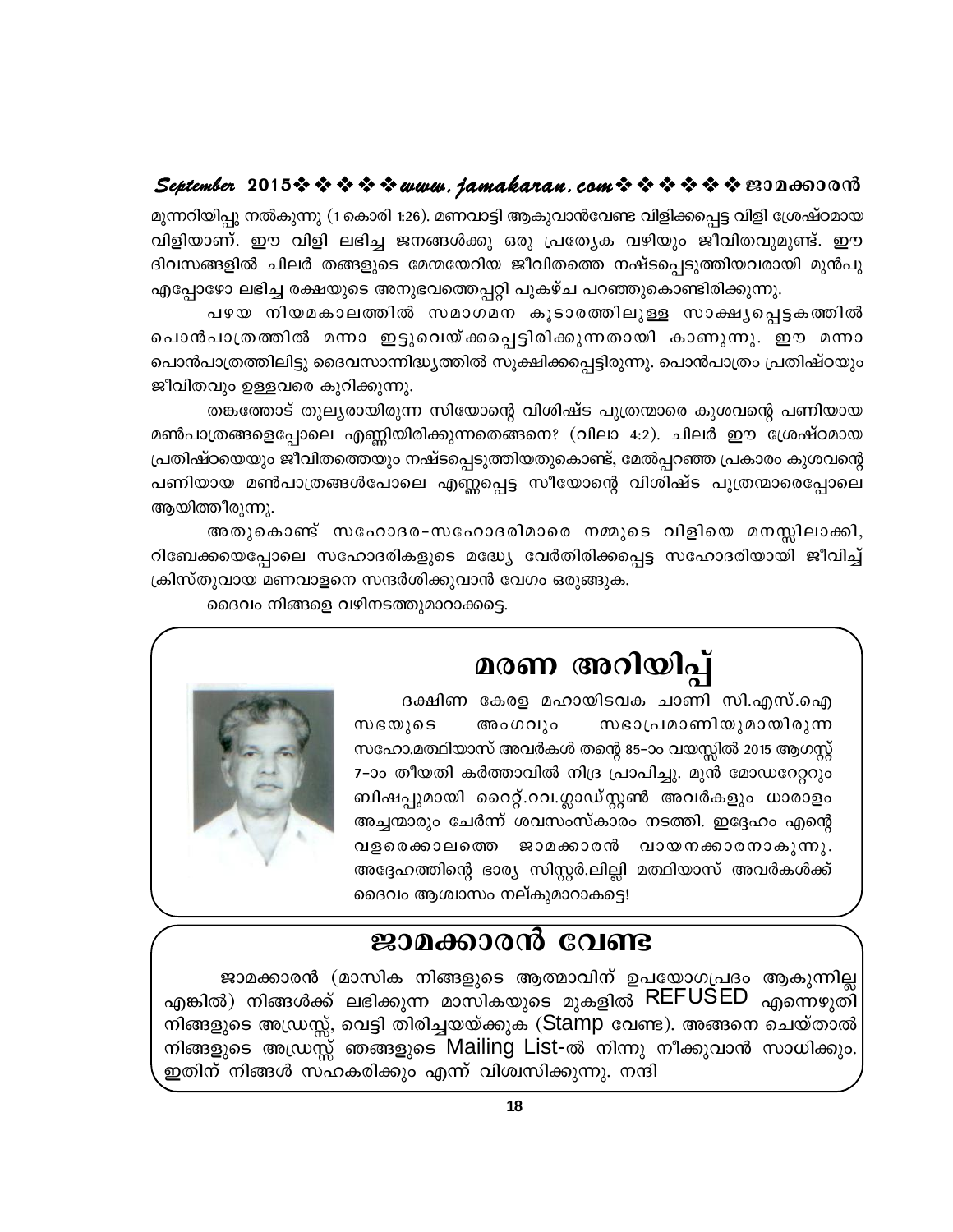## തിരുനെൽവേലി ഡിസ്ട്രിക് C.M.S സഭകളിലെ യോഗങ്ങൾ (ഇടയൻകുളം)



തിരുനെൽവേലി ഡിസ്ട്രിക് സി.എം.എസ് സുവിശേഷ ദൈവസഭയുടെ വാർഷിക യോഗം ഇടയൻകുളം Pastorate ൽ വച്ച് നടന്നു. ചുറ്റിലുള്ള എല്ലാ ഗ്രാമസഭകളിൽ നിന്നും വാനിലും കാളവണ്ടിയിലുമായി വന്ന ജനങ്ങൾ 3 ദിവസം താമസിച്ച് യോഗങ്ങളിൽ പങ്കെടുത്തു. അന്നത്തെ കാലത്ത് പെസഹാപെരുന്നാൾ ആഘോഷിച്ചതുപോലെ അവരുടെ കൂടിവരവുകൾ ഉണ്ടായിരുന്നു. റവ.ആൽബർട്ട് ഗർശോം ബി.എ.എം.എ,ബി.ഡി, റവ.കെഡ്റിക് പോൾ ബി.എസ്.സി, ബി.റ്റി.എച്ച് ഇവരുടെ നേതൃത്വത്തിൽ എല്ലാ സഭാ അച്ചന്മാരും ചേർന്നു പ്രാർത്ഥനാ യോഗം നടത്താൻ ഏർപ്പാട് ചെയ്തിരുന്നു. ഈ സഭയുടെ ആരാധന ക്രമങ്ങൾ എല്ലാം സി.എസ്.എ സഭയുടെ ആരാധനക്രമം പോലെ നടത്തുന്നു. 30 വർഷങ്ങൾക്കു ശേഷം ഈ സഭക്കാർ എന്നെ വീണ്ടും ക്ഷണിച്ചിരുന്നു. ദൈവം ഈ സഭകളെ അനുഗ്രഹിക്കുമാറാകട്ടെ.